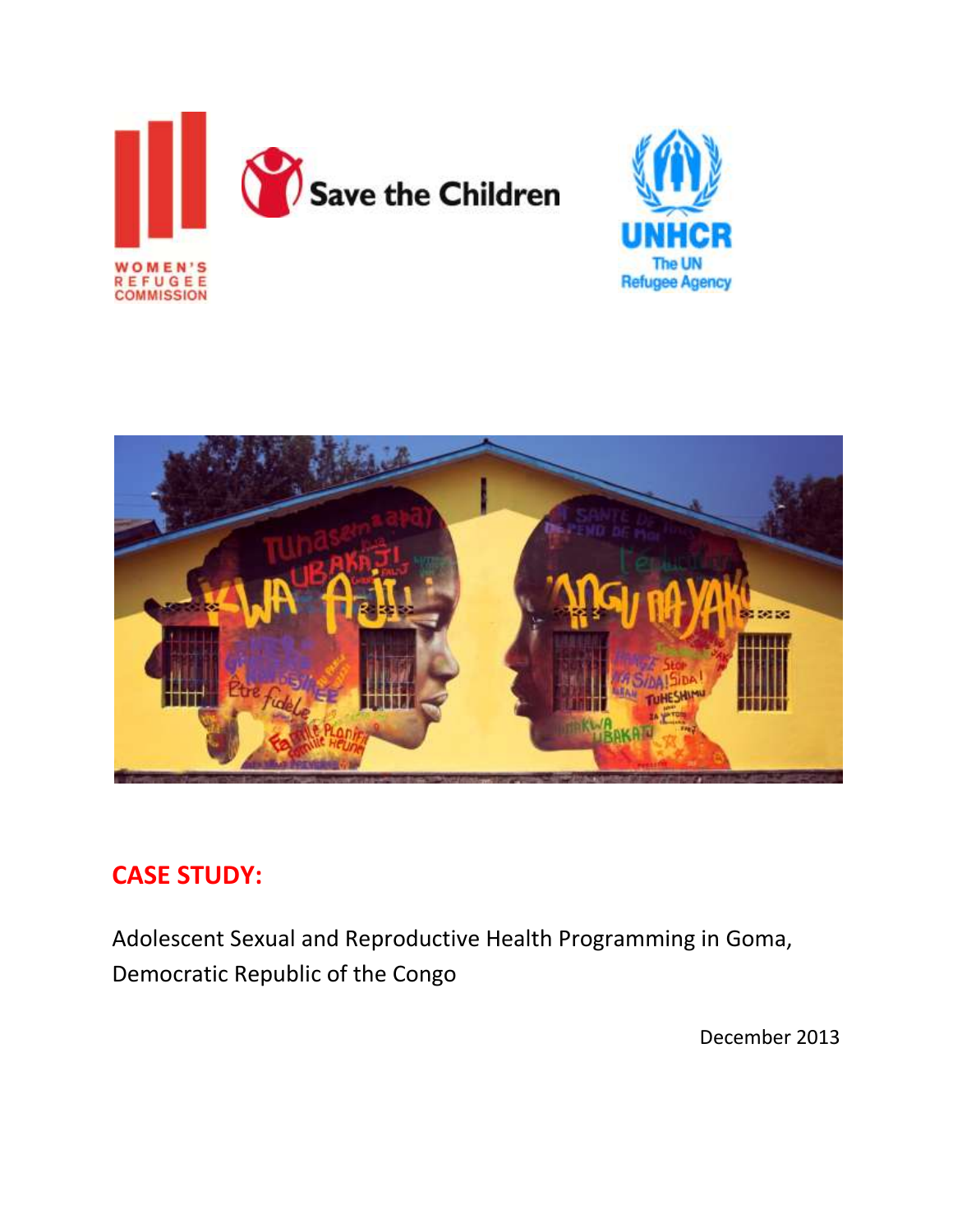The **Women's Refugee Commission** identifies needs, researches solutions and advocates for global change to improve the lives of crisis-affected women and children. The WRC is legally part of the International Rescue Committee (IRC), a non-profit 501(c)(3) organization, but does not receive direct financial support from the IRC.

**Save the Children** is the leading independent organization for children, with programs in more than 120 countries around the world. Our mission is to inspire breakthroughs in the way the world treats children, and achieve immediate and lasting change in their lives.

# **Acknowledgments**

This report was written by Mihoko Tanabe of the Women's Refugee Commission (WRC) and Isabelle Modigell and Seema Manohar of Save the Children. Substantial contributions were made by Kristen Schaus of the WRC. The report was reviewed by Jennifer Schlecht and Sandra Krause of the WRC, with additional feedback from Dale Buscher, Kathryn Paik, Omar Robles and Joan Timoney. Diana Quick of the WRC edited the report.

Isabelle Modigell and Michael Masudi of Save the Children were responsible for implementing the project by Save the Children in Goma. Seema Manohar and Maria Tsolka of Save the Children provided technical guidance to Save the Children's Goma team. Dr. William Axin, Director of the Survey Research Center (SRC), University of Michigan, provided guidance on components of the evaluation methodology and oversaw analysis of the student data. Nell Compernolle of SRC conducted the student data analysis, and Kristen Schaus of the WRC analyzed the data from the pregnant adolescents/new mothers groups.

The Women's Refugee Commission and Save the Children would like to thank Nadine Cornier and Marian Schilperoord of the United Nations High Commissioner for Refugees who provided oversight and guidance to the project. We would like to thank the Ministry of Health staff of Karisimbi for their support and interest in this project. We would also like to thank the staff at Murara Health Center for their enthusiasm and dedication, as well as all of the adolescents who willingly offered their time, commitment and talents to implementing this project.

Photographs © Isabelle Modigell, Save the Children. Cover photo: mural painted by adolescents with sexual and reproductive health messages, by Isabelle Modigell.

© 2013 Women's Refugee Commission, Save the Children

ISBN: 1-58030-115-0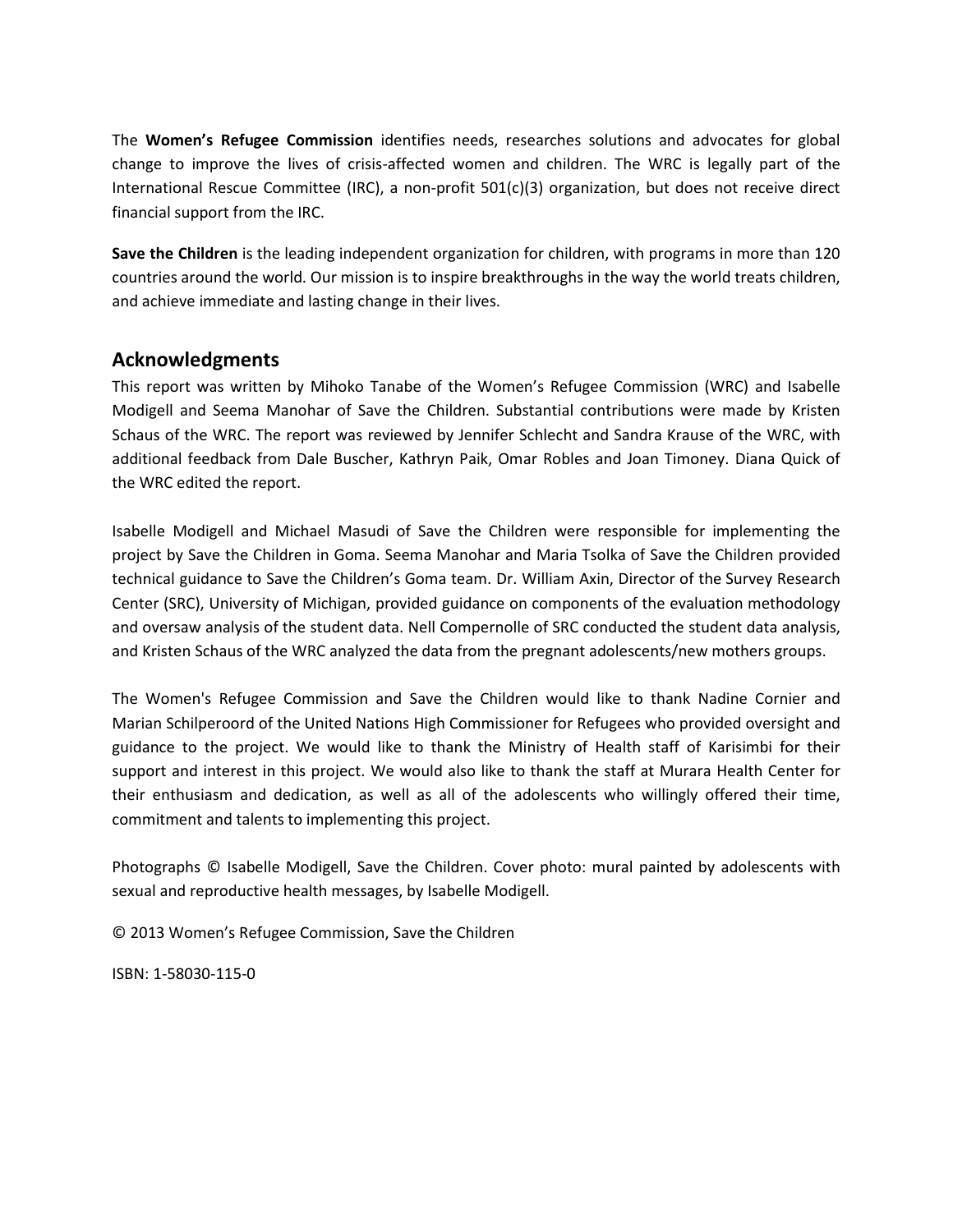# **Contents**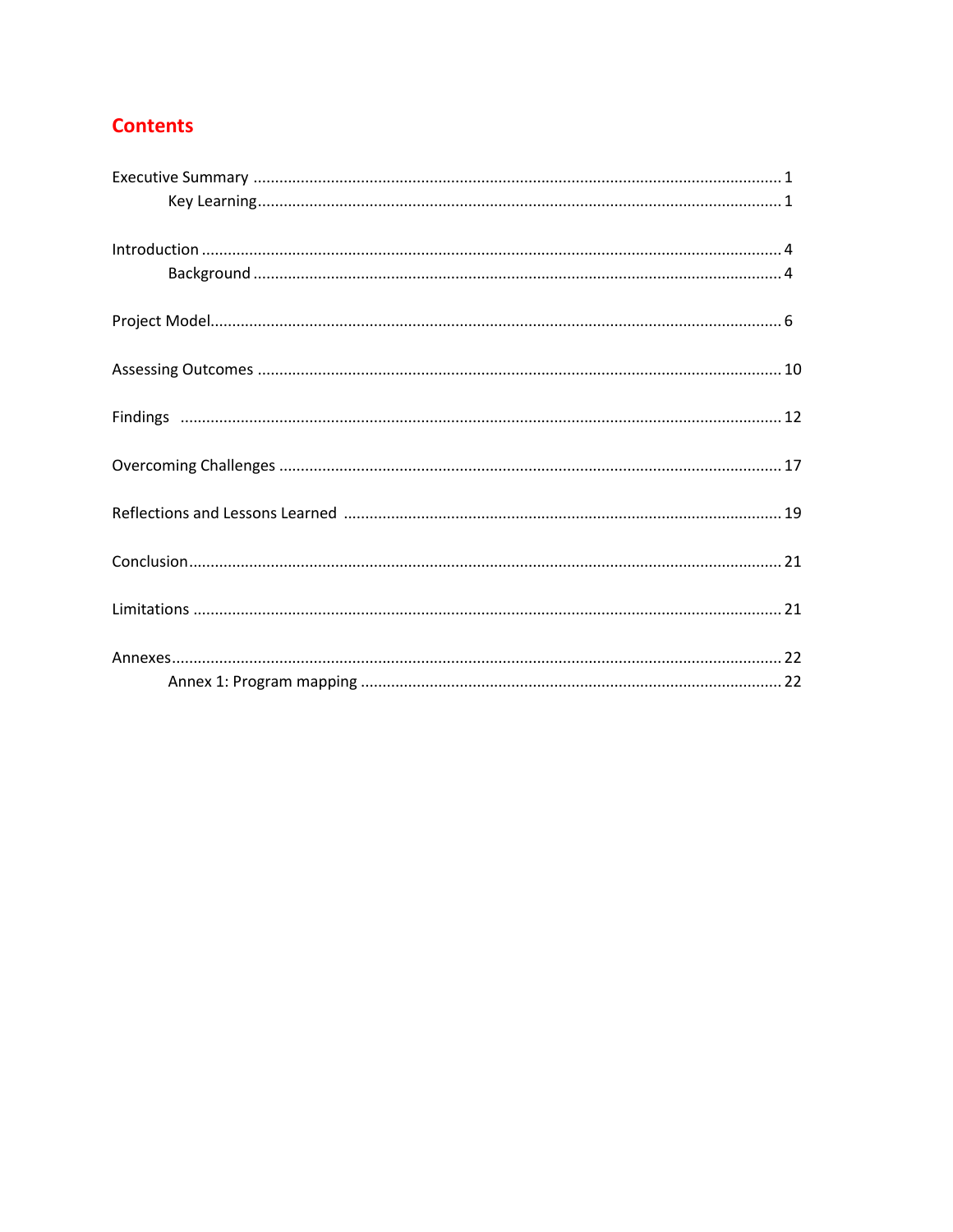# **Acronyms and Abbreviations**

| <b>ANC</b>           | <b>Antenatal Care</b>                                       |
|----------------------|-------------------------------------------------------------|
| <b>BCC</b>           | Behavior change communication                               |
| <b>CHW</b>           | <b>Community Health Worker</b>                              |
| <b>DRC</b>           | Democratic Republic of the Congo                            |
| EC                   | <b>Emergency contraception</b>                              |
| <b>FGD</b>           | Focus group discussion                                      |
| <b>GBV</b>           | Gender-based violence                                       |
| IAWG on RH in Crises | Inter-agency Working Group on Reproductive Health in Crises |
| <b>IDP</b>           | Internally displaced person                                 |
| <b>IEC</b>           | Information, education and communication                    |
| <b>IUD</b>           | Intrauterine device                                         |
| LAM                  | Lactational amenorrhea method                               |
| MoH                  | Ministry of Health                                          |
| <b>NGO</b>           | Nongovernmental organization                                |
| <b>PAC</b>           | Post-abortion care                                          |
| <b>PEP</b>           | Post-exposure prophylaxis                                   |
| <b>PNC</b>           | Post-natal care                                             |
| <b>SEA</b>           | Sexual exploitation and abuse                               |
| <b>SRC</b>           | Survey Research Center (University of Michigan)             |
| <b>STI</b>           | Sexually transmitted infection                              |
| <b>UNFPA</b>         | <b>United Nations Population Fund</b>                       |
| <b>UNHCR</b>         | United Nations High Commissioner for Refugees               |
| <b>WHO</b>           | World Health Organization                                   |
| <b>WRC</b>           | Women's Refugee Commission                                  |
|                      |                                                             |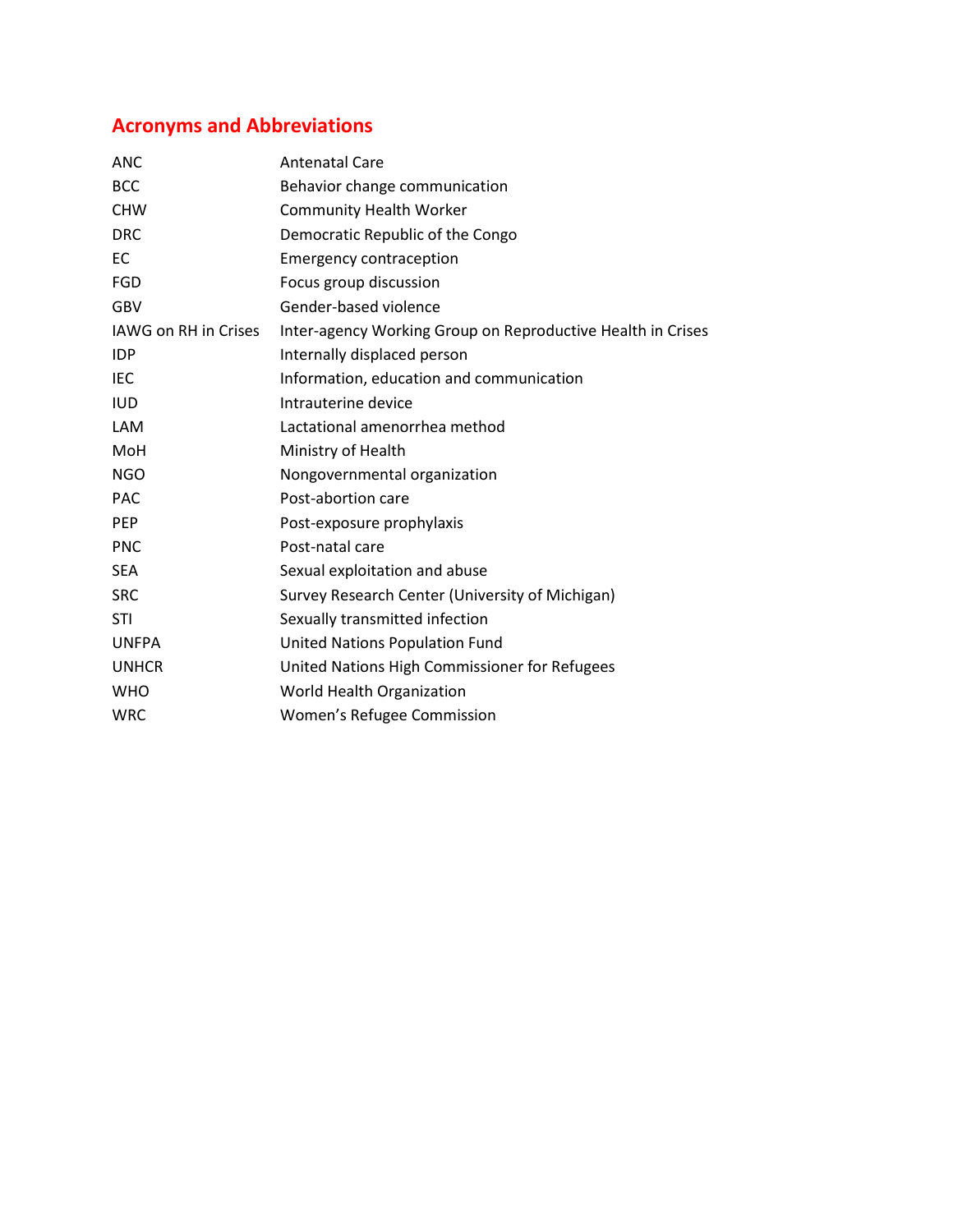# **Executive Summary**

In 2012, the Women's Refugee Commission (WRC) and Save the Children, in partnership with the United Nations High Commissioner for Refugees (UNHCR) and the UN Population Fund (UNFPA), undertook a yearlong, global exercise to map existing adolescent sexual and reproductive health (ASRH) programs that have been implemented since 2009 in humanitarian settings and to document good practices. Despite an overall lack of SRH programming with a family planning component for adolescents 10-19 years of age, notable practices for ASRH in humanitarian settings existed. Successful programs secured community and adolescent involvement, were responsive to the different needs of adolescent sub-populations and provided holistic and multi-sectoral services.

To operationalize the learning from the ASRH study, the WRC and Save the Children embarked on a pilot project in Goma, Democratic Republic of the Congo (DRC). The project aimed to improve adolescent (10-19 years) knowledge, attitudes and behaviors around select sexual and reproductive health (SRH) issues. It achieved this objective by demonstrating key principles that:

- 1. addressed **adolescent involvement** in program design, monitoring and evaluation;
- 2. improved the **quality** of facility-based ASRH services;
- 3. enhanced **accessibility** for adolescents to ASRH services;
- 4. conducted outreach and strengthened **linkages and referrals** to existing programs; and
- 5. involved **community stakeholders**.

The project focused on improving the capacity of Murara Health Center to provide high quality SRH services to adolescents and enhancing adolescent knowledge and positive attitudes towards ASRH issues and healthy SRH behaviors. It targeted two groups of adolescents**:** one composed of pregnant adolescents and adolescent mothers through support group sessions; and the other, in-school adolescents in their first and second years of secondary school through peer education. Although the short project timeline restricted the ability to evaluate behavioral outcomes, program results documented improvements in knowledge and attitudes, including confidence in demonstrating correct condom use and confidence in seeking SRH information and services when needed, particularly among in-school adolescents aged 12-14 years.

## **Key Learning**

- **Organizations—humanitarian and development alike—must invest time and staff in the development of a conducive, adolescent-friendly environment.** As found in prior research on this topic, a considerable institutional investment in time and human resources is necessary to build the environment needed to promote ASRH. Despite cost and sustainability considerations, the introduction of a solid project management team in Goma accelerated implementation. The project further reinforced that training was required at two levels: internal training for project staff, as well as external training for service providers, teachers and peer educators.
- **ASRH programs in emergencies must target achievable outcomes within short implementation timelines**. Where longer-term funding may be available, insecurity and volatility may still result in delays and unintended adaptations to programming. Results show that knowledge and attitudes are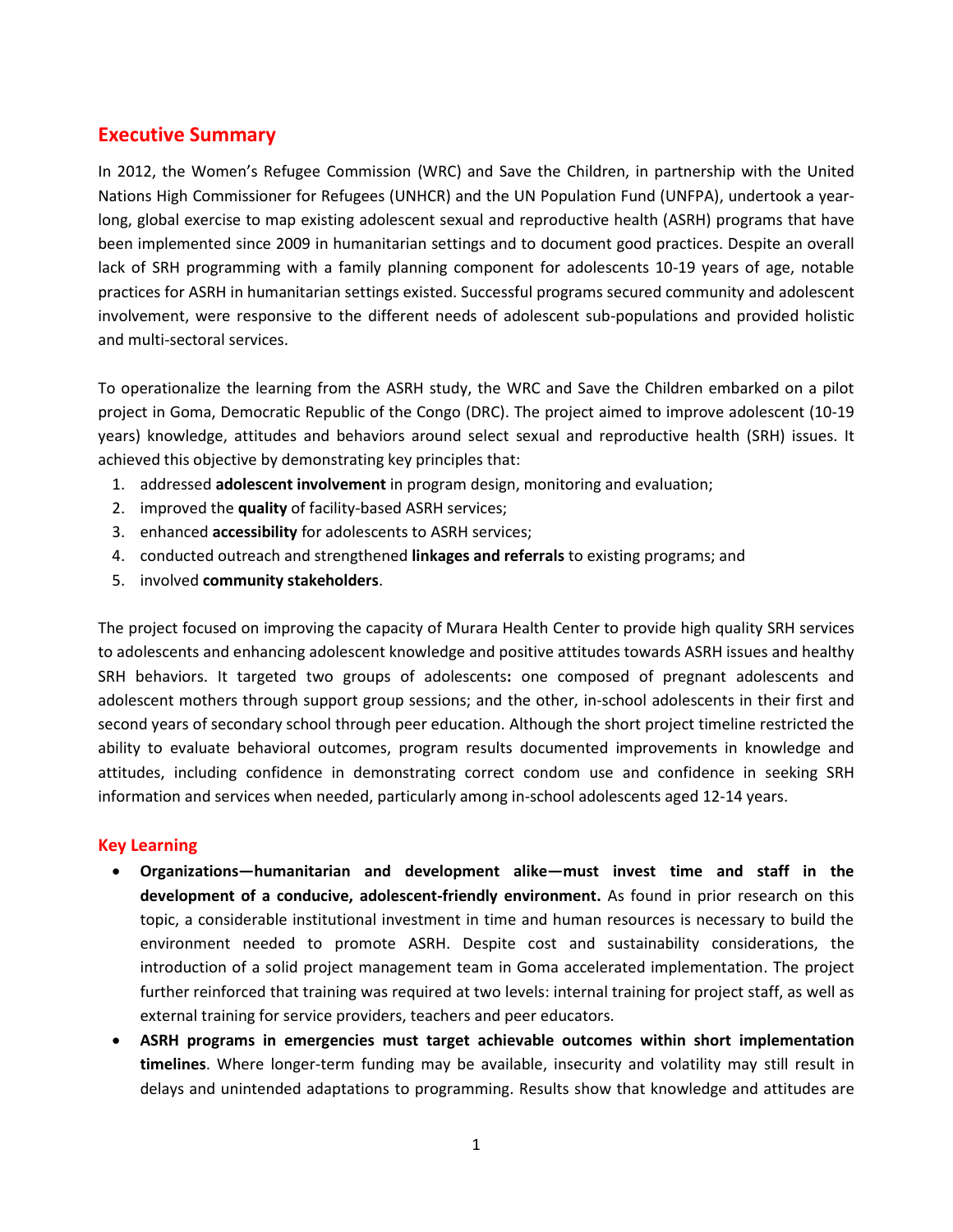more feasibly influenced, while behavior change is more challenging to monitor, especially in situations of instability. Further, structural and systemic barriers—for example, the inability for adolescents to attend school due to limited parental income—require programs to tailor activities to extend reach and balance the achievement of short-term success with longer-term sustainable solutions for adolescents that will remain beyond time-bound programs. Ideally, ASRH interventions should be built into every SRH proposal, as funding and sustainability can only be ensured if ASRH is seen as an essential part of SRH programming.

- **New, vulnerable groups emerge during conflict.** Conflict upends adolescents' routines and roles. As a result, specific vulnerabilities and SRH needs materialize in emergency contexts. Survivors of conflictrelated sexual violence are one such group; such adolescents need to be better targeted in programming. It is imperative for protection/gender-based violence (GBV) programming to work very closely with health programming to provide holistic care for survivors that take into account their agespecific protection, psychosocial and health needs.
- **Creative strategies should be employed to reach adolescents**. Adolescents may be best reached through mediums that appeal to their interests—art and theater are such examples. The mural of SRH messages that was painted at Murara Health Center was found to be a durable approach to effectively communicate health messages, as were theater groups. Support groups were popular among pregnant adolescents/new mothers; participants reported feeling supported despite their circumstances.
- **Peer education activities should be integrated into adolescent schedules, such as routine recess hours**. As students are often required to return home immediately after school to complete chores, after-school hours for peer activities were not ideal. Based on this experience, peer education activities should be integrated into the school's recess hours or during sessions such as "life education" classes whenever possible. This is particularly feasible in the DRC where a "life education" curriculum already exists for secondary school students, which would benefit from an update, attractive adolescent-friendly resources and more participatory methods of learning.
- **Community buy-in is essential for project sustainability**. The importance of community buy-in cannot be overstated. Murara Health Center staff and school teachers were committed to addressing ASRH; once trained, these stakeholders often spearheaded problem-solving amidst tight budgets with their resourcefulness and creativity. Such resourcefulness and commitment can extend beyond a project's duration for full integration of attitudes that promote adolescent-friendly SRH services.

Based on the learning, points reinforced in this pilot are:

#### **Donors and governments should:**

 **Commit to multi-year funding for ASRH programs** so that they have time to make improvements, overcome challenges and plan for program sustainability.

## **Humanitarian organizations providing SRH services should:**

 **Build ASRH interventions into every SRH proposal** as an essential part of SRH programming to ensure funding and sustainability of ASRH components.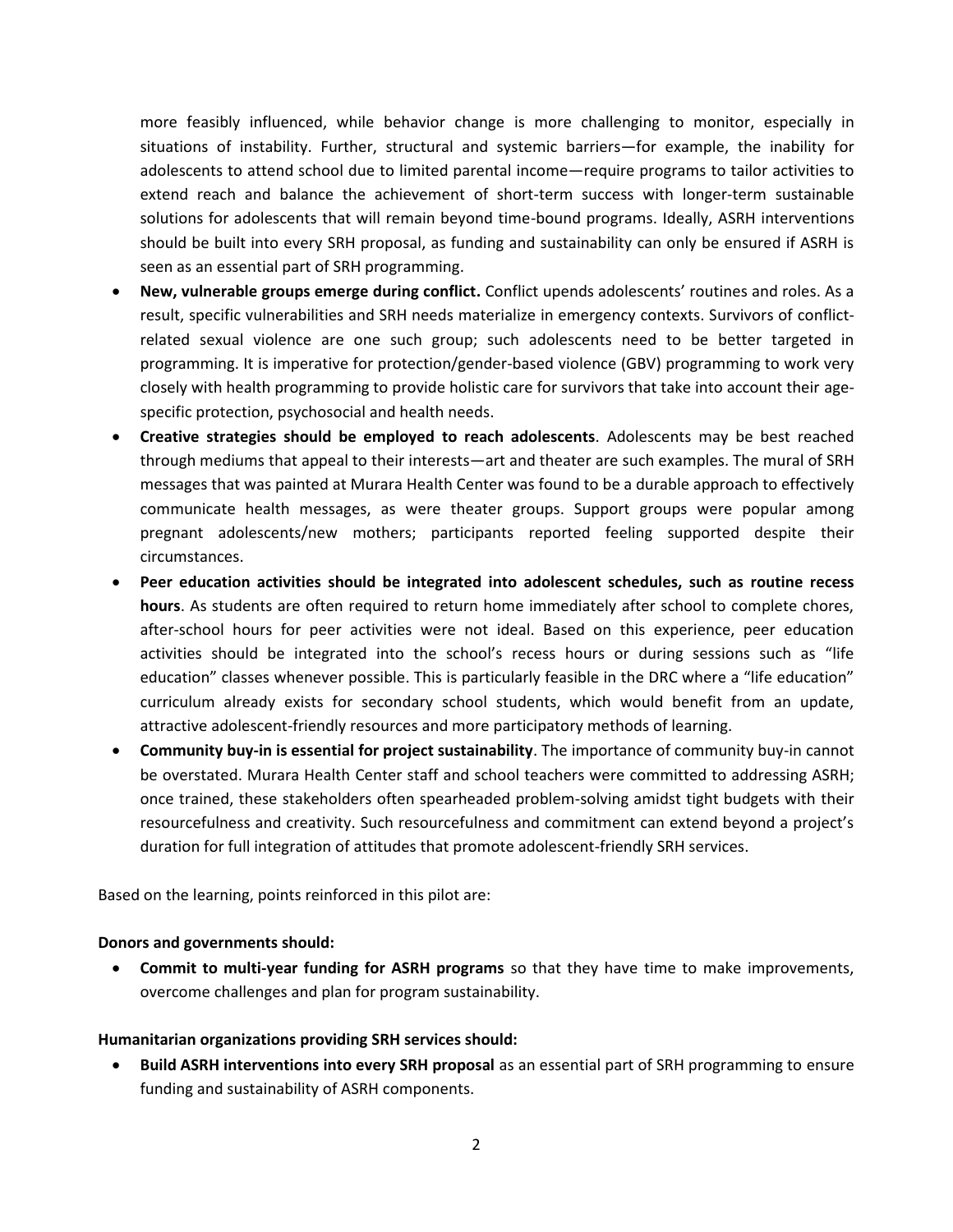- **Plan for project sustainability through selecting critical, priority interventions to sustain** where multi-year, robust funding is not available for holistic programming. Such interventions can include the continued removal of user fees, and other major barriers for adolescent access to SRH services.
- **Intentionally target specific sub-populations of uniquely vulnerable adolescents**, including, but not limited to, girls who assume risky livelihood strategies that compromise their SRH or who are survivors of conflict-related sexual violence.



*Photo: Peer educators pose for a photo.*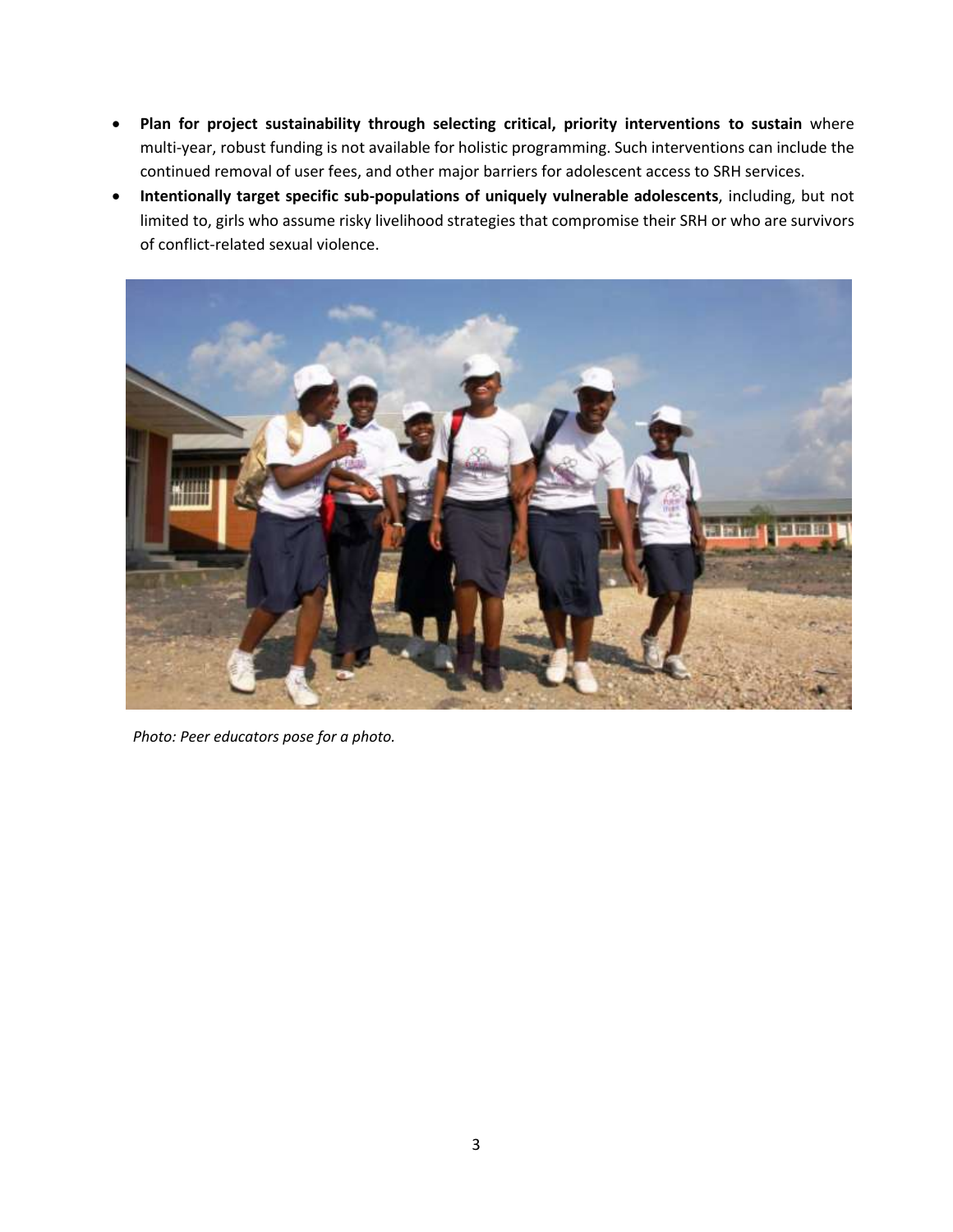# **I. Introduction**

Although new research shows that pregnancy during adolescence in many developed and developing countries carries a higher risk of mortality than does pregnancy for a woman in her twenties, child-bearing risks are compounded for adolescents in humanitarian settings.<sup>1</sup> This is due to increased exposure to forced sex, increased risk taking and reduced availability of and sensitivity to adolescent sexual and reproductive health (ASRH) services. At the same time, adolescents in humanitarian settings will have similar needs and desire for SRH information and services as their peers in non-crisis settings.<sup>2</sup>

To address an identified gap in documentation of programs that effectively integrate SRH services for adolescents, the Women's Refugee Commission (WRC) and Save the Children undertook a year-long exercise in 2012 to map existing ASRH programs that have been implemented since 2009 in humanitarian settings and document good practices. Findings and recommendations were summarized in: *Adolescent Sexual and Reproductive Health Programs in Humanitarian Settings: An In-depth Look at Family Planning Services* (hereafter *ASRH Report*, [http://wrc.ms/X2XF3l\)](http://wrc.ms/X2XF3l), that was developed in partnership with the United Nations High Commissioner for Refugees (UNHCR) and the United Nations Population Fund (UNFPA). Findings showed that a mere 37 programs focused on the SRH needs of 10- to 19-year-olds in humanitarian settings since 2009. Only 21 of these programs offered at least two methods of contraception, and none were in acute onset emergency settings. Despite this lack of programming, notable practices for ASRH in humanitarian settings existed, and several programs showed promising approaches. $3$ 

While no prescriptive conclusions could be drawn on effective ASRH programming due to the limited number of programs, the WRC and Save the Children embarked on a small-scale pilot project to operationalize the learning from the ASRH study through applying some of the good practice principles that were employed by notable programs. The selected site for the case study was Goma, Democratic Republic of the Congo (DRC).

## **I.I Background**

 $\overline{\phantom{a}}$ 

Due to decades of conflict and displacement resulting in severe destruction of infrastructure and social services, Save the Children in its 2013 *State of the World's Mother's Report* rated the DRC as the worst place to be a mother among 176 countries.<sup>4</sup> The maternal mortality ratio is 540 per 100,000 live births (2010),<sup>5</sup>

<sup>&</sup>lt;sup>1</sup> Andrea Nove, Zoë Matthews, Sarah Neal, Alma Virginia Camacho. "Maternal mortality in adolescents compared with women of other ages: evidence from 144 countries." *The Lancet Global Health*. 21 January 2014.(Article in Press DOI: 10.1016/S2214-109X(13)70179-7).

<sup>2</sup> Save the Children and UNFPA, *Adolescent Sexual and Reproductive Health Toolkit in Humanitarian Settings*, 2009.

<sup>3</sup> WRC, Save the Children, et al., *Adolescent Sexual and Reproductive Health Programs in Humanitarian Settings: An In-depth Look at Family*  Planning Services. (New York: WRC, 2012)[. http://wrc.ms/X2XF3l.](http://wrc.ms/X2XF3l)

<sup>4</sup> Save the Children, *State of the World's Mothers: Surviving the First Day*, 2013[. http://www.savethechildren.org/atf/cf/%7B9def2ebe-10ae-](http://www.savethechildren.org/atf/cf/%7B9def2ebe-10ae-432c-9bd0-df91d2eba74a%7D/SOWM-MOTHERS-INDEX-2013.PDF)[432c-9bd0-df91d2eba74a%7D/SOWM-MOTHERS-INDEX-2013.PDF.](http://www.savethechildren.org/atf/cf/%7B9def2ebe-10ae-432c-9bd0-df91d2eba74a%7D/SOWM-MOTHERS-INDEX-2013.PDF)

<sup>5</sup> UNFPA, *State of the World Population 2013,* 2013[. http://www.unfpa.org/webdav/site/global/shared/swp2013/EN-SWOP2013-final.pdf.](http://www.unfpa.org/webdav/site/global/shared/swp2013/EN-SWOP2013-final.pdf)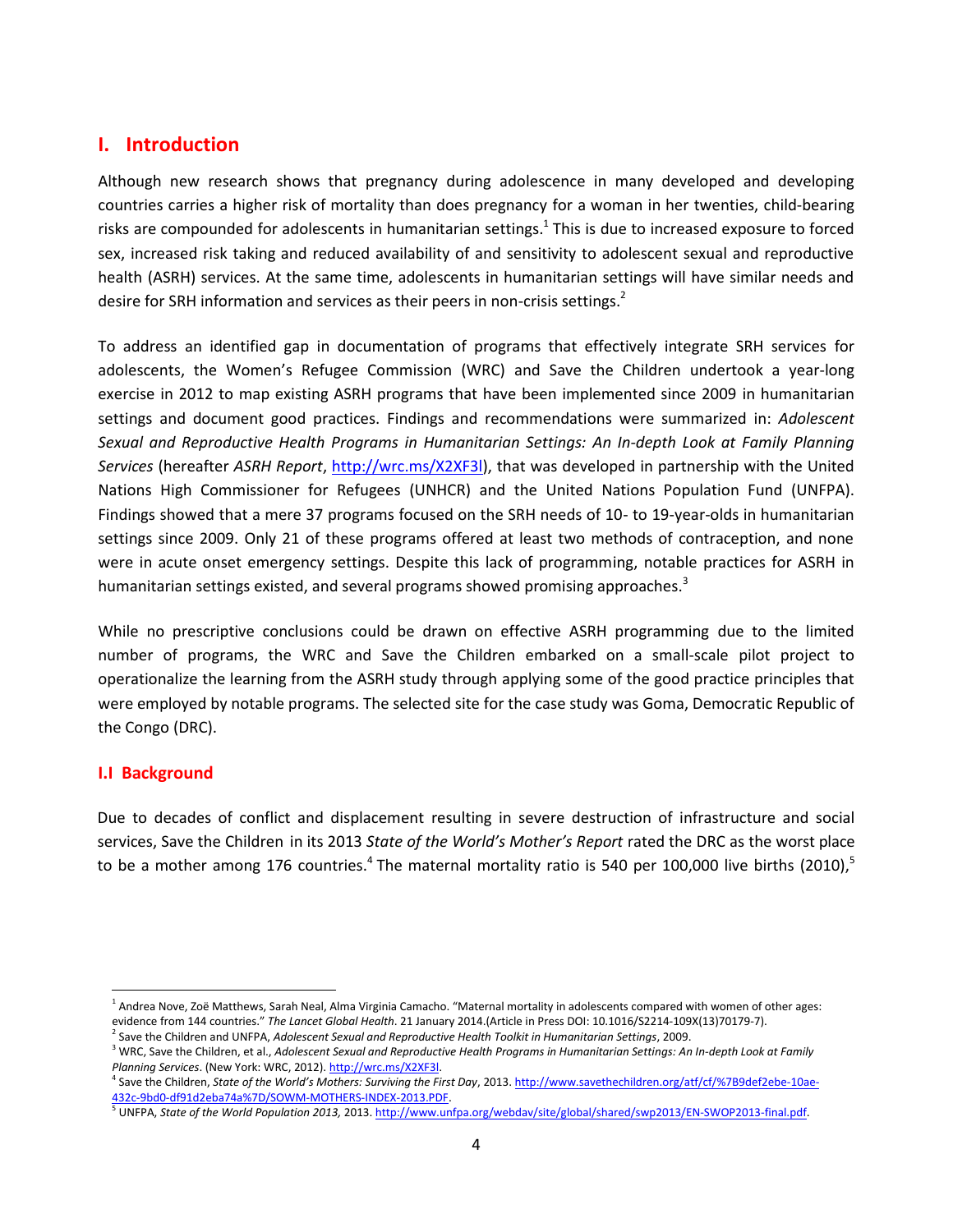and contraceptive prevalence for modern methods is a mere 5 percent.<sup>6</sup> The adolescent fertility rate stands at 135 per 1,000 girls aged 15-19 years at the national level.<sup>7</sup>

DRC adopted a National Reproductive Health Programme, or *le Programme National de Santé de la Reproduction* (PNSR) in 2008, in which SRH, including family planning services, was officially integrated into Ministry of Health's (MoH) general package of health services.<sup>8</sup> However, in practice, few structures prioritize RH services, especially in the country's east, including North Kivu. According to the 2010 Multi-Indicator Cluster Survey (MICS), the adolescent fertility rate is 132 per 1,000 girls aged 15-19 years in North Kivu. Among women 15-49 years of age, 44 percent were first married or in union by the age of 15. Further, of the 27 percent of women 15-24 years who have had sex with casual partners, only 9 percent reported using a condom the last time they had sexual intercourse with casual partners.<sup>9</sup>

Goma, located in North Kivu, has an estimated population of 767,600 persons.<sup>10</sup> According to the Goma Mayor's Office, there are approximately 66,900 adolescents between the ages of 10 and 14, and 60,500 between the ages of 15 and 19.<sup>11</sup> Among the existing public health facilities, the General Reference Hospital of Virunga and four smaller health centers in Karisimbi offer free family planning and post-abortion care services. The UNFPA-supported Murara Health Center—which offered adolescent-friendly SRH services until 2008, when the support ceased—provides a full range of family planning methods with a small consultation fee. None of the facilities offered adolescent-friendly SRH services at the time of project initiation.

Although adolescents can in theory access all health services through the health centers, a rapid assessment conducted by Save the Children in December 2012 found that this is seldom the case. Specific barriers to improved access and uptake of ASRH services include a lack of outlets for SRH information and services, including in schools; provider biases and health facilities requiring spousal "permission" for married girls or parental permission for unmarried girls; family, religious or societal beliefs and pressures around sexual initiation and discouragement over the use of contraception or other RH services; the value placed on fertility once pregnant; and the reality of sexual violence, exploitation and abuse—including by teachers in exchange for school fees and books—that prevail.<sup>12</sup> The prevalence of sexual violence has also led to an increased acceptance of sexual violence within communities and in the home.<sup>13</sup>

 $\overline{\phantom{a}}$ 

<sup>&</sup>lt;sup>6</sup> Democratic Republic of the Congo Multi-Indicator Cluster Survey MICS-2010: Monitoring the Situation of Women and Children. Ministère du Plan and the Institut National de la Statistique, UNICEF. May 2010. [http://reliefweb.int/sites/reliefweb.int/files/resources/MICS-](http://reliefweb.int/sites/reliefweb.int/files/resources/MICS-RDC_2010_Summary_Report_EN.pdf)[RDC\\_2010\\_Summary\\_Report\\_EN.pdf](http://reliefweb.int/sites/reliefweb.int/files/resources/MICS-RDC_2010_Summary_Report_EN.pdf)

<sup>&</sup>lt;sup>7</sup> UNFPA, *State of the World Population 2013,* 2013. http://www.unfpa.org/webdav/site/global/shared/swp2013/EN-SWOP2013-final.pdf. 8 Democratic Republic of the Congo Ministry of Public Health, *Programme National de Santé de la Reproduction*, July 2008. [http://familyplanning-drc.net/docs/5\\_PolitiqueNationaleDeSanteDeLaReproduction\\_Juillet\\_2008.pdf.](http://familyplanning-drc.net/docs/5_PolitiqueNationaleDeSanteDeLaReproduction_Juillet_2008.pdf)

 $^9$  Democratic Republic of the Congo Multi-Indicator Cluster Survey MICS-2010: Monitoring the Situation of Women and Children. Ministère du Plan and the Institut National de la Statistique, UNICEF. May 2010[. http://reliefweb.int/sites/reliefweb.int/files/resources/MICS-](http://reliefweb.int/sites/reliefweb.int/files/resources/MICS-RDC_2010_Summary_Report_EN.pdf)[RDC\\_2010\\_Summary\\_Report\\_EN.pdf.](http://reliefweb.int/sites/reliefweb.int/files/resources/MICS-RDC_2010_Summary_Report_EN.pdf)

 $^0$  Ministry of Health data, 2012. Obtained by Save the Children.

 $11$  Goma Mayor's Office, population data for 2011, 2012. Obtained by Save the Children.

<sup>12</sup> Save the Children, *Rapid Needs Assessment of Adolescent Sexual and Reproductive Health in Goma, Democratic Republic of the Congo*, internal report (Goma. 2012).

<sup>&</sup>lt;sup>13</sup> Jocelyn Kelly, Justin Kabanga, Will Cragin, Lys Alcayna-Stevens, Sadia Haider Michael J. Vanrooyen. 'If your husband doesn't humiliate you, other people won't': Gendered attitudes towards sexual violence in eastern Democratic Republic of Congo. Global Public Health: An International Journal for Research, Policy and Practice Volume 7, Issue 3, 2012.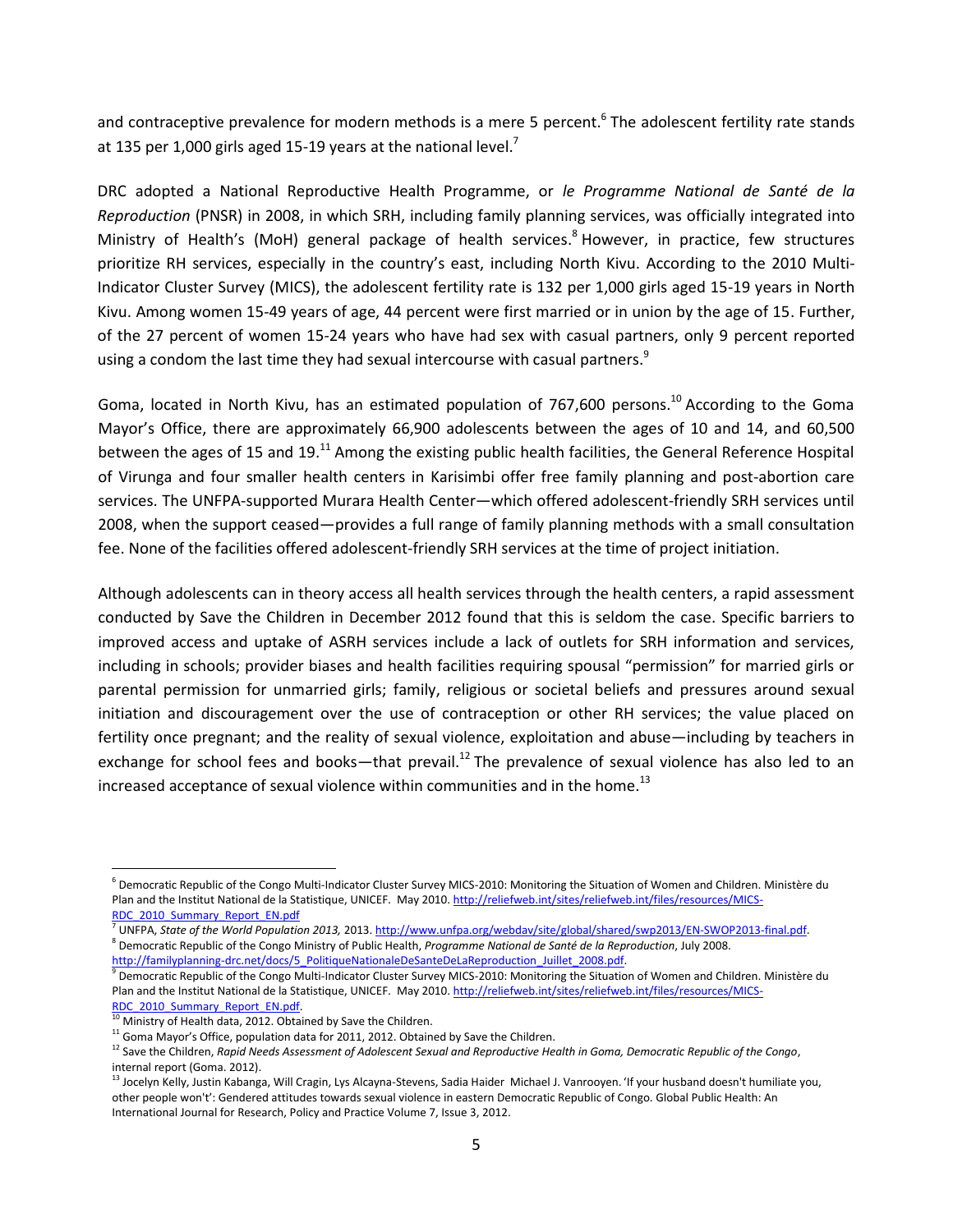Additional risks that arise in the context of violence and displacement include family separation, loss of access to livelihoods and family income, school drop-outs and limited access to food, shelter or other basic needs.<sup>14</sup> These risks increase their vulnerabilities to sexual violence, sexual exploitation and abuse, early and/or unwanted pregnancy and sexually transmitted infections (STIs), including HIV, making it all the more important that health care, including SRH services, are available and accessible to this group.<sup>15</sup>

To apply the learning from the *ASRH Report* in a small-scale case-study, Goma was selected by Save the Children and the WRC based on:

- existing SRH service delivery and data collection mechanisms through the Murara Health Center, with referrals to Virunga Hospital;
- availability of a youth center affiliated with Murara Health Center that offered recreational spaces for adolescents;
- availability of providers, program staff and relevant sector staff that could be trained on ASRH;
- possibility for conscious targeting of vulnerable sub-groups of adolescents;
- volatility of Goma as a town that mimics other humanitarian contexts.

The intention was to demonstrate the integration of adolescent-friendly services into existing SRH services, rather than establish an entirely new SRH program from its inception.

# **II. Project Model**

The project aimed to improve adolescent (10-19 years) knowledge, attitudes and behaviors around select SRH issues. It achieved this objective by demonstrating key principles that:

- 1. addressed **adolescent involvement** in program design, monitoring and evaluation;
- 2. improved the **quality** of facility-based ASRH services;
- 3. enhanced **accessibility** for adolescents to ASRH services;
- 4. conducted outreach and strengthened **linkages and referrals** to existing programs; and
- 5. involved **community stakeholders**.

These principles were selected from among the good practice principles documented in the *ASRH Report*, taking into consideration the existing infrastructure, budget, cycle of violence and feasible interventions, as well as other available resources.

The project primarily focused on:

- 1. Improving the capacity of Murara Health Center to provide high quality SRH services to adolescents.
- 2. Enhancing adolescent knowledge and positive attitudes towards ASRH issues and healthy SRH behaviors.

l <sup>14</sup> Save the Children, *Rapid Needs Assessment of Adolescent Sexual and Reproductive Health in Goma, Democratic Republic of the Congo*, internal report (Goma. 2012).

<sup>&</sup>lt;sup>15</sup> IAWG on RH in Crises, "Chapter 4: Adolescent Reproductive Health," Inter-agency Field Manual on Reproductive Health in Humanitarian *Settings* (New York. 2010).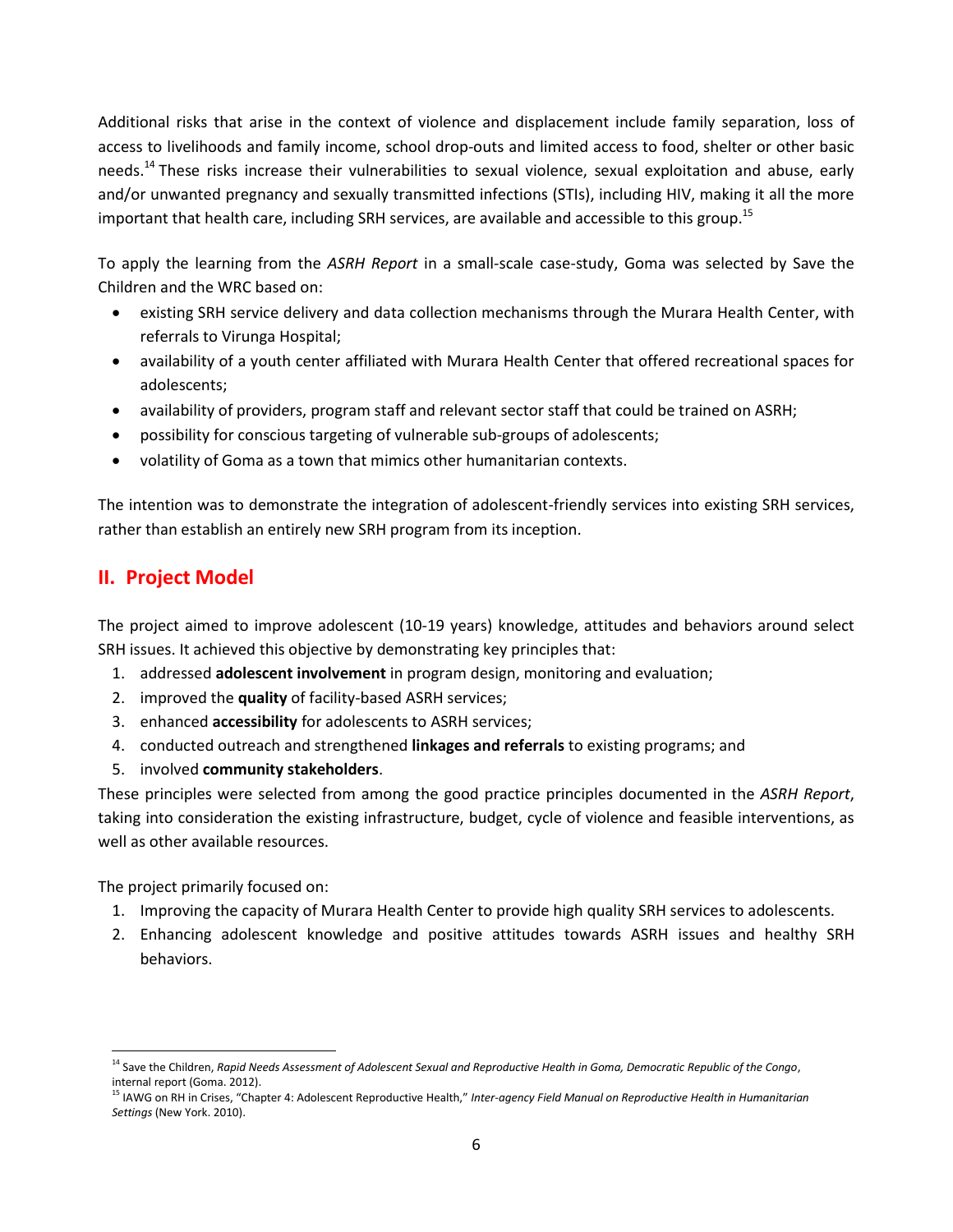## **1. Improving the capacity of Murara Health Center**

**Training health providers on the** *ASRH Toolkit*: The *Adolescent Sexual and Reproductive Health Toolkit for Humanitarian Settings* (*ASRH Toolkit*), was developed in 2009 by Save the Children and UNFPPA to guide health managers and providers to address barriers to ASRH service provision.<sup>16</sup> The toolkit complements the Inter-agency Working Group (IAWG) on Reproductive Health in Crises' *Inter-agency Field Manual on Reproductive Health in Humanitarian Settings* (IAFM) adolescent RH chapter. <sup>17</sup> Facilitated by three Save the Children staff, a two-day training was held for seven health care providers (five female; two male) from Murara Health Center and two male teachers. Throughout the training, participants were encouraged to share their experiences and discuss how to create an adolescent-friendly environment. The training included multimedia presentations, group exercises, discussions and role plays, and was accomplished despite interruptions by cross-border insecurity. As part of follow-up support to trainees, participants were provided with a personalized ASRH resource file that was updated through the course of the project and included:

- *[My Changing Body: Fertility Awareness for Young People](http://www.fhi360.org/sites/default/files/media/documents/My%20Changing%20Body%20-%20Fertility%20Awareness%20for%20Young%20People.pdf)*, <sup>18</sup> FHI360
- [HIV Counseling and Testing for Youth: A Manual for Providers and a Manual for Trainers](file://nyfs2/wcrwc/reports/REPRODUCTIVE%20HEALTH%20Reports/ASRH%20Pilot%20report%202014/2.%09%20http:/www.fhi360.org/resource/hiv-counseling-and-testing-youth-manual-providers-and-manual-trainers),<sup>19</sup> FHI360
- **•** [Cue Cards for Counseling Adolescents on Contraception](http://www.pathfinder.org/publications-tools/cue-cards-for-counseling-adolescents-on-contraception.html),<sup>20</sup> Pathfinder International
- *[Adolescent Job Aid: A Handy Desk Reference Tool](http://www.who.int/maternal_child_adolescent/documents/9789241599962/en/) for Primary Level Health Workers*, <sup>21</sup> World Health Organization (WHO)
- [Counseling for Maternal and Newborn Health Care: A Handbook for Building Skills](http://www.who.int/maternal_child_adolescent/documents/9789241547628/en),<sup>22</sup> WHO

**Systematizing age-disaggregated data collection and recording of key ASRH indicators:** Existing registers and data collection systems were reviewed and adapted to include key ASRH indicators. In order to avoid overburdening the health center with reporting requirements, pre-existing indicators were agedisaggregated. No major changes were made except in family planning services, where a new register was introduced to record client age. Providers were mentored in the correct use of registers and data collection during supportive supervision visits. Age-disaggregated data were systematically submitted in a monthly report through the Karisimbi Bureau Central du Zone (MoH) and entered into the project database for analysis. The analyzed data were routinely shared with the health center to discuss gaps and ways to make improvements.

**Creating an adolescent-friendly health center**: In order to create a welcoming and confidential space for adolescents, a counseling room was created through basic rehabilitation. This room is located adjacent to the youth center's game room. The room was furnished with basic supplies such as a desk, chairs and a cupboard for storing resources, including a family planning counseling kit, guidelines for providers and leaflets for clients. Colorful posters were hung on the walls to provide information and to create a warm,

 $\overline{\phantom{a}}$ 

<sup>&</sup>lt;sup>16</sup> Save the Children and UNFPA, *Adolescent Sexual and Reproductive Health Toolkit in Humanitarian Settings* (New York. UNFPA, 2009). [https://www.unfpa.org/public/global/publications/pid/4169.](https://www.unfpa.org/public/global/publications/pid/4169)

<sup>&</sup>lt;sup>17</sup> IAWG on RH in Crises, "Chapter 4: Adolescent Reproductive Health," Inter-agency Field Manual on Reproductive Health in Humanitarian *Settings* (New York. 2010)[. http://www.iawg.net/resources/IAFM%202010/IAFM2010chapter4.pdf.](http://www.iawg.net/resources/IAFM%202010/IAFM2010chapter4.pdf) 

<sup>18</sup> [http://www.fhi360.org/sites/default/files/media/documents/My%20Changing%20Body%20-](http://www.fhi360.org/sites/default/files/media/documents/My%20Changing%20Body%20-%20Fertility%20Awareness%20for%20Young%20People.pdf) [%20Fertility%20Awareness%20for%20Young%20People.pdf.](http://www.fhi360.org/sites/default/files/media/documents/My%20Changing%20Body%20-%20Fertility%20Awareness%20for%20Young%20People.pdf)

<sup>&</sup>lt;sup>19</sup> [http://www.fhi360.org/resource/hiv-counseling-and-testing-youth-manual-providers-and-manual-trainers.](http://www.fhi360.org/resource/hiv-counseling-and-testing-youth-manual-providers-and-manual-trainers)

<sup>20</sup> [http://www.pathfinder.org/publications-tools/cue-cards-for-counseling-adolescents-on-contraception.html.](http://www.pathfinder.org/publications-tools/cue-cards-for-counseling-adolescents-on-contraception.html)

<sup>&</sup>lt;sup>21</sup> [http://www.who.int/maternal\\_child\\_adolescent/documents/9789241599962/en/.](http://www.who.int/maternal_child_adolescent/documents/9789241599962/en/)

<sup>&</sup>lt;sup>22</sup> [http://www.who.int/maternal\\_child\\_adolescent/documents/9789241547628/en.](http://www.who.int/maternal_child_adolescent/documents/9789241547628/en)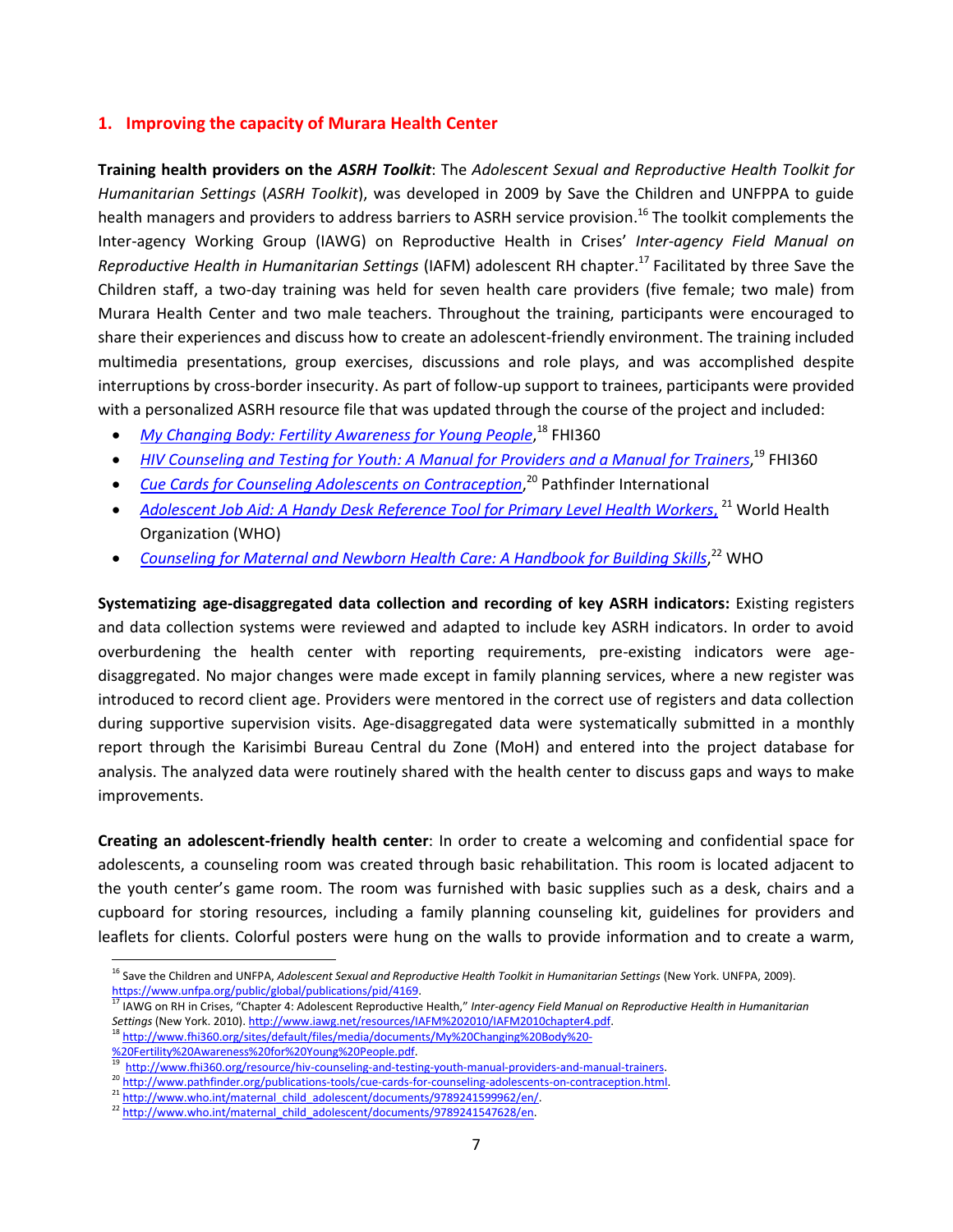friendly environment. The waiting area was brightened with a skylight and posters, and a bench was added for clients to wait comfortably. Additional improvements that were made included:

- **Providing clear signage** indicating that Murara Health Center offered free adolescent-friendly SRH services. Available services and hours of operation were painted on the wall outside of the center.
- **Conducting additional minor rehabilitation** through repairing and improving the existing solar power system to ensure sufficient lighting was available in the general reception area and maternity wing of the health center 24 hours a day, seven days a week.
- **Removing user fees** for ASRH services and providing medicines where available, although delivery fees were only covered for pregnant adolescents participating in support groups. Adolescents within the community were informed of free services through signage at the health center, in-school peer educators and community health workers (CHWs).
- **Instituting joint supervision with the MoH** that comprised discussions with providers, reviewing documentation and observing the functioning of the health center. Recommendations were made to improve the triage system and use of registers.

**Developing and disseminating adolescent-friendly information materials with adolescent participation:** Resources from existing ASRH projects—including from development settings—were adapted, translated and shared with providers and/or teachers for feedback. They were then distributed at Murara Health Center and through participating schools. Examples of developed resources include:

- **A mural with SRH messaging** was painted by adolescents on the external wall of the youth center situated within the compound of Murara Health Center. In order to create interest in the project within the community and initiate discussions with adolescents on SRH, the project was launched with an art workshop. ASRH topics were covered by Save the Children staff, while creative topics were facilitated by AptART, and international NGO. As an output of this workshop, 19 adolescents (13 boys and 6 girls, aged 15-19 years) developed and painted a creative and informative mural, which contained their own SRH messages.
- **Brochures/leaflets** on STIs that describe possible symptoms, what to expect during a sexual health check, how to prevent infection, and when it is advisable to undergo STI and HIV tests.
- **Posters** of various ASRH topics with photographs and messages proposed by peer educators.
- **Menstrual hygiene booklet** that explains the menstrual cycle, what to expect during menstruation and how to manage menstrual hygiene and pain. A frequently asked questions section was also included.

# **2. Enhancing adolescent knowledge and positive attitudes**

The project sought to target two groups of adolescents in particular to provide them with a package of interventions to monitor changes, primarily in select SRH knowledge, attitudes and intentions.

## **Target Adolescents 1: Pregnant adolescents and adolescent mothers**

Pregnant adolescent girls and new mothers were found to be particularly vulnerable to SRH risks in Goma. As a result, these girls were selected to comprise one target in the form of support group sessions. In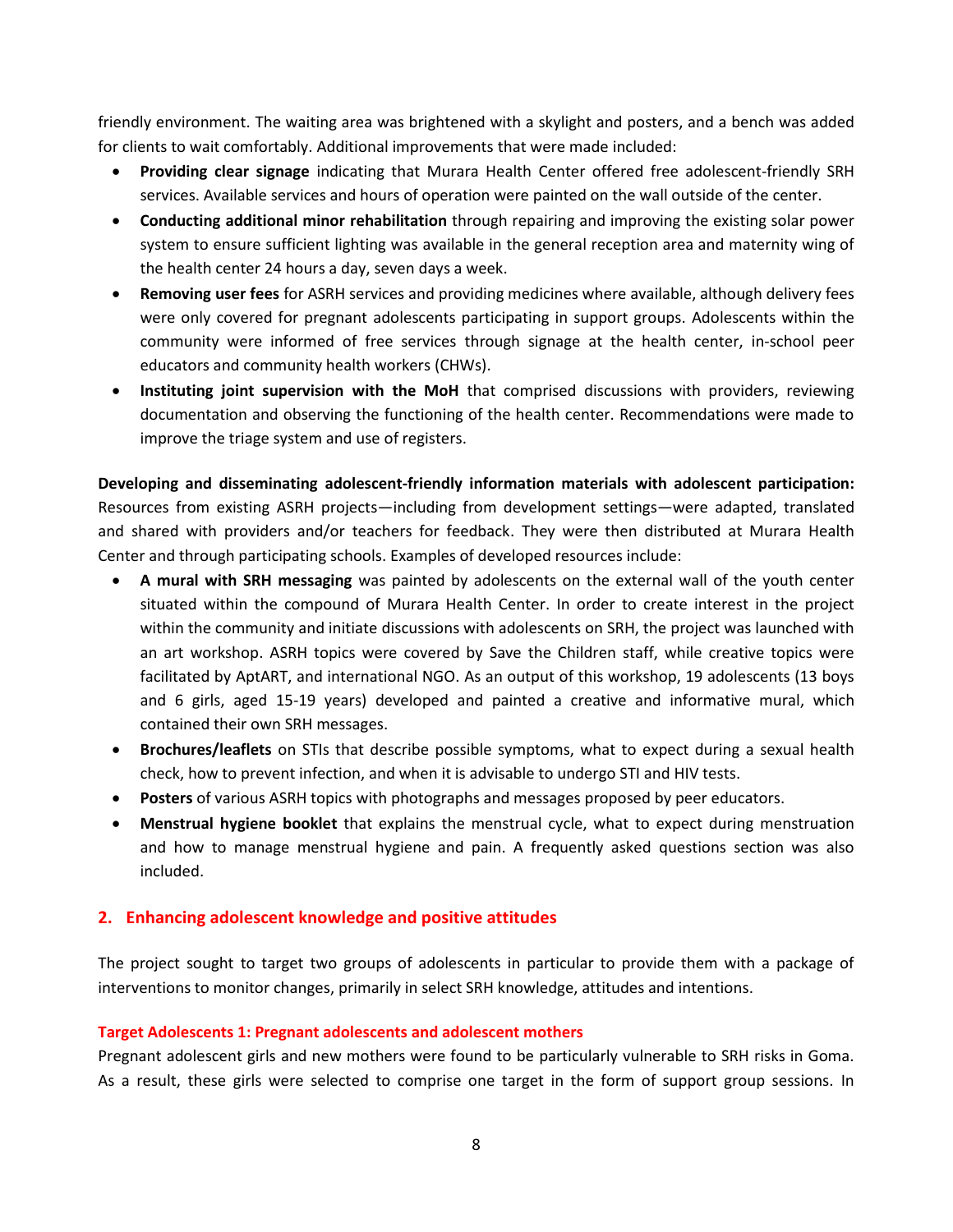consultation with Murara Health Center providers, participants were identified through community health workers (CHWs), health care providers and self-referral.

Over the course of one month, the girls attended four support group sessions, each lasting two to three hours. Each session was facilitated by a different health care provider who had been trained in the *ASRH Toolkit*. A Save the Children nurse supervisor was present at all sessions to provide support and continuity between sessions. The following topics were covered in Swahili, using Save the Children's internal resources:

- Week 1: What to expect during pregnancy, the importance of antenatal care (ANC), danger signs in pregnancy and delivery plans
- Week 2: Nutrition and breastfeeding
- Week 3: Newborn care and postnatal care (PNC)
- Week 4: Birth spacing and contraception

The curriculum was adapted based on the needs of the participants and lessons learned from previous sessions. In addition to encouraging ANC, facility-based delivery and PNC, the project facilitated referrals and covered the delivery fees (\$10 USD) for the participating girls. Participants who attended all four sessions received newborn kits that contained a delivery kit, hygiene and clothing materials for the baby and male and female condoms.

## **Target Adolescents 2: In-school adolescents aged 12-14 years**

The second target group of adolescents was in-school adolescents aged 12-14 years from the first and second years of secondary school. This group was selected based on their readiness to receive basic SRH information through trained peer educators from their respective schools. Many activities were carried out within the schools to create a facilitative environment to discuss SRH issues:

**Involving teachers to champion ASRH**: Teachers from two secondary schools, Lycée Kimbilio and Institut Maendaleo, were invited to participate in the two-day *ASRH Toolkit* training. The trained teachers acted as focal points for the peer educators and were present during all in-school activities. They further participated in evaluating some of the activities by carrying out several interviews with students and peer educators.

**Training and engaging peer educators**: The main vehicle for information dissemination was adolescents themselves. Twelve peer educators from the first and second grades of Lycée Kimbilio and Institut Maendaleo were elected by their classmates. Parental and student consent were obtained from the 12 elected girls and boys who were trained on various subjects introduced in FHI360's *[My Changing Body:](http://www.fhi360.org/resource/my-changing-body-fertility-awareness-young-people-pdf-english-french-spanish)  [Fertility Awareness for Young People](http://www.fhi360.org/resource/my-changing-body-fertility-awareness-young-people-pdf-english-french-spanish)<sup>23</sup>* curriculum over the course of two training sessions in September and November. The first two-day training went over "My Body, My Self," while the second two-day training covered "Female and Male Fertility." A third training that spanned five days in October was dedicated to developing peer educator skills, including: completing logbooks, holding discussions, carrying out mass sensitization, and using role play as a fun and effective way of transmitting messages. Peer educators received continuous, informal and formal support from both project staff and trained teachers. As

l <sup>23</sup> [http://www.fhi360.org/resource/my-changing-body-fertility-awareness-young-people-pdf-english-french-spanish.](http://www.fhi360.org/resource/my-changing-body-fertility-awareness-young-people-pdf-english-french-spanish)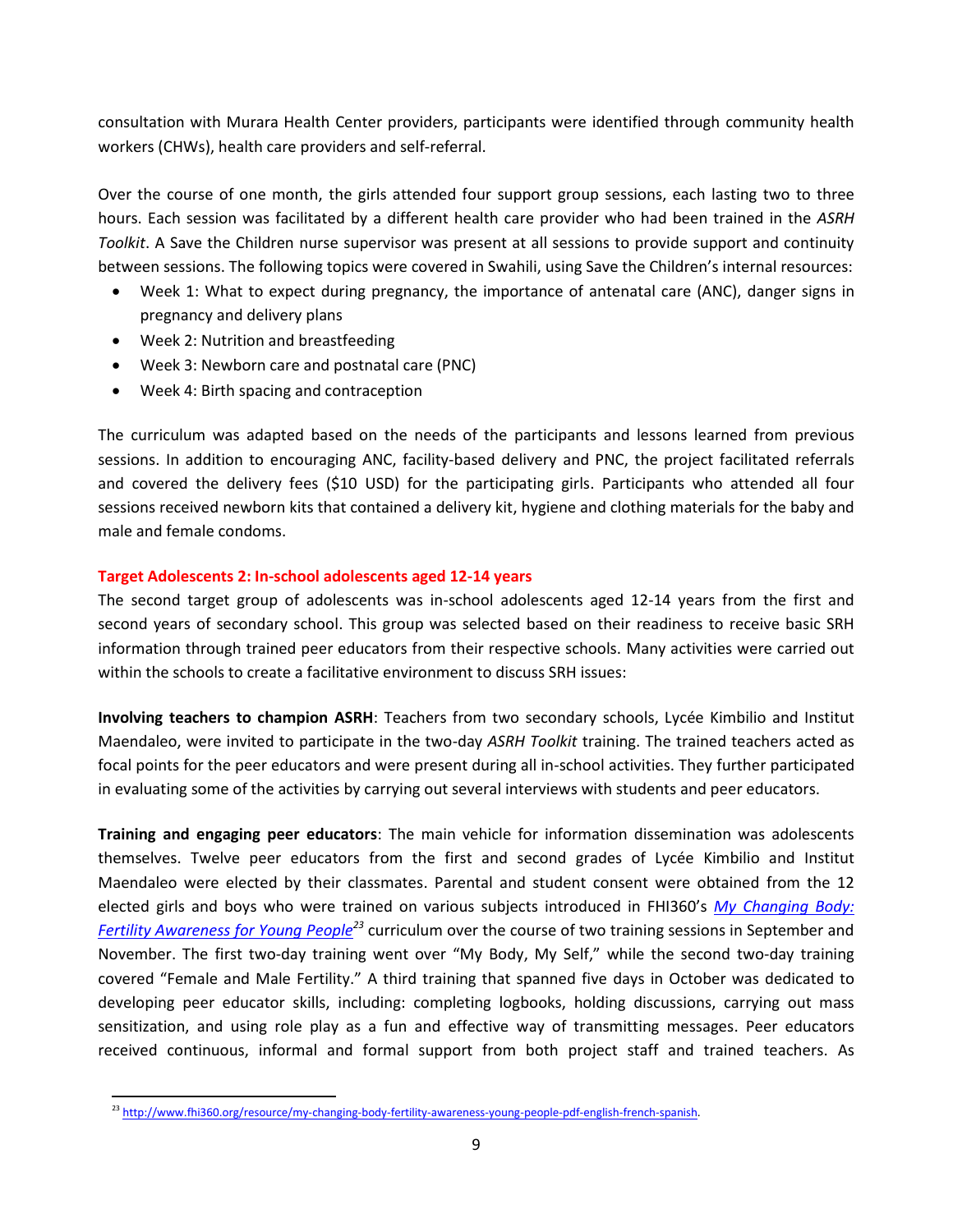incentives, they received a kit containing a school bag, logbook and stationery, as well as a t-shirt and hat to be worn during activities.

The series of activities offered by peer educators to first and second year students over the course of one month was organized to have students:

- **Attend one basketball match** where peer educators conducted **mass sensitization**. Two inter-school basketball matches were organized and supported through the provision of basketballs and jerseys. During the break, peer educators conducted mass sensitization around STIs and distributed leaflets.
- **Attend discussion groups** where the peer education team held group discussions on puberty during break time with students.
- **Observe role plays** by peers during school hours to stimulate discussions on age of sexual debut, STIs and HIV. A theater and communications consultant worked with the peers to develop their confidence and help them establish strong story lines.
- **Attend sessions using ASRH-themed game cards** that were developed for peer educators to organize informal games and foster learning. The large, brightly colored cards covered 13 topics, including menstruation and modes of HIV transmission.
- **Watch one theater performance** that was prepared in collaboration with a local theater group. Six peer educators and other students developed a theater piece that told a cautionary tale about early and unprotected sex. Post-performance discussions included the distribution of leaflets and condoms.

Through the above activities, in-school adolescents were given the opportunity to learn about puberty, menstruation, gender norms, HIV and other STIs, healthy relationships and pregnancy prevention, following FHI360's *My Changing Body: Fertility Awareness for Young People* curriculum. In all activities, peer educators informed students about the availability of free and confidential services at Murara Health Center. Discrete condom distribution at the schools was made feasible following several requests by students and discussions with the schools' authorities. Murara Health Center provided the male and female condoms.

# **III. Assessing Outcomes**

# **1. Improving the capacity of Murara Health Center and affiliated youth center**

In addition to reviewing service statistics to assess improvements at Murara Health Center to provide ASRH services, the IAFM's [checklist of adolescent-friendly services](http://wrc.ms/X2XF3l)<sup>24</sup> was administered prior to project implementation and again in late November 2013. Furthermore, the following tools were applied for qualitative feedback from participants and providers. The tools were adapted from those applied to the case study programs identified in the *ASRH Report*:

- Key informant interviews among program and clinical staff to learn about iterative processes for program improvement to overcome challenges.
- Exit interviews with adolescents using ASRH services, particularly family planning services.
- Focus group discussions with participants to gain their perspectives.

l <sup>24</sup> [http://wrc.ms/X2XF3l.](http://wrc.ms/X2XF3l)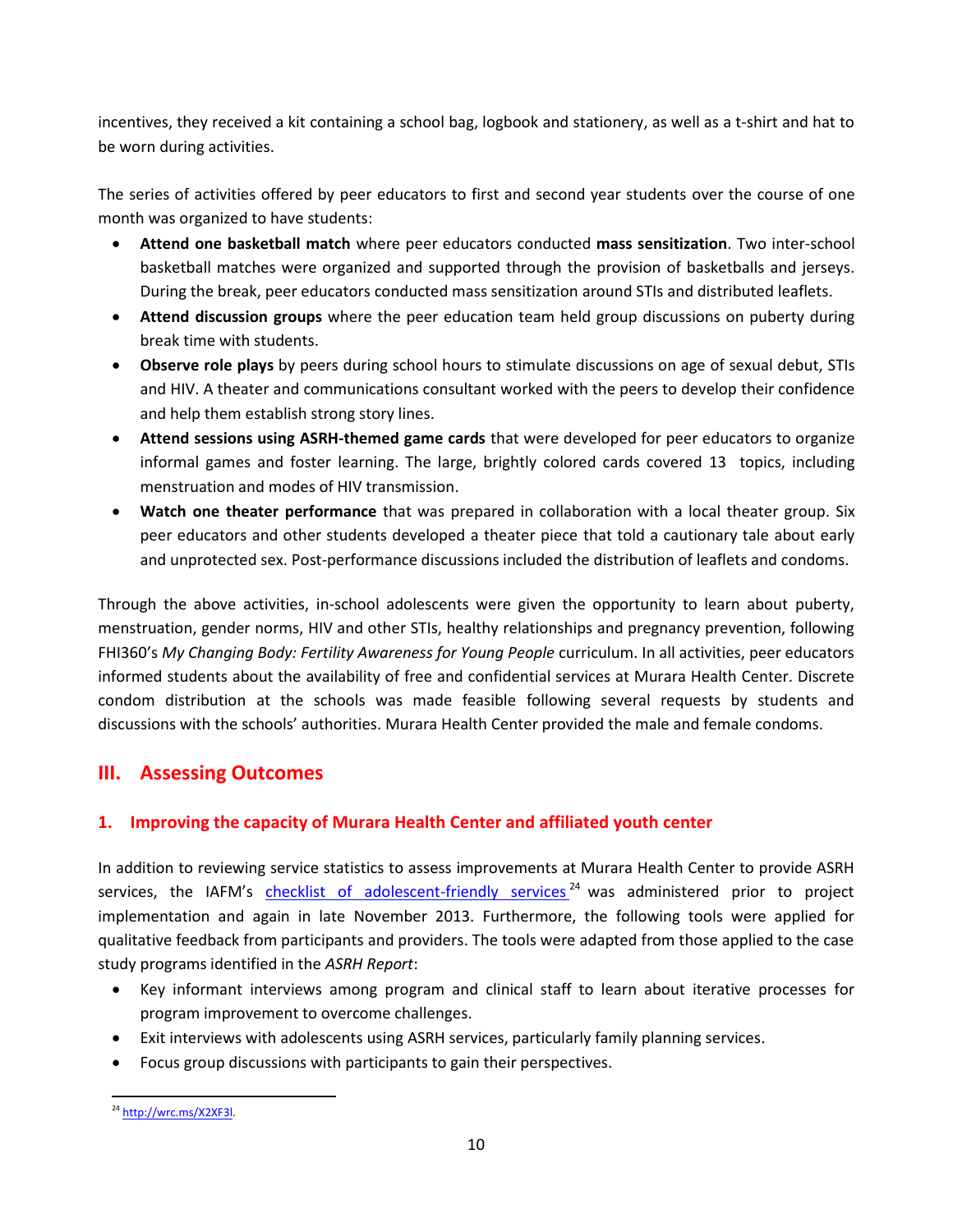# **2. Enhancing adolescent knowledge and positive attitudes**

While numerous activities were implemented at the community and school levels, changes to select SRH knowledge, attitudes and intentions were measured only for the two target groups of adolescents receiving their package of activities. To determine some measure of consistency in outcomes, the packages were applied to two cohorts of adolescents within the two target groups.

# **Target Adolescents 1: Pregnant adolescents and adolescent mothers**

As part of data collection efforts, all girls were asked to participate in an interview consisting of 26 and 28 questions before the first support group session (baseline), and after the last support group session (endline), respectively. The questions aimed to measure select knowledge, attitudes and intentions around birth spacing, danger signs during pregnancy and newborn care, and were adapted from existing, related tools.<sup>25</sup> The questions were asked verbally in Swahili by either Save the Children staff or trained providers from Murara Health Center who were involved in running the support groups. Given the short duration of the sessions, as well as the lack of time between the first and second groups, the questions were not administered among those that were not immediately participating in the activities (Group 2) or those that had previously participated in the activities (Group 1) during data collection efforts for the other group. Hence, no controls are available for this project. Informed consent was sought from all participants prior to data gathering, and no identifier information was collected. Data were coded and analyzed by WRC staff using SPSS statistical software.

# **Target Adolescents 2: In-school adolescents aged 12-14 years**

To all students in the first and second years of secondary school at Lycée Kimbilio and Institut Maendaleo, a set of five questions was asked prior to the start of and following the last of the first and final activity, respectively. The questions focused on select attitudes:

- 1. I believe that I am responsible for my own health and well-being.
- 2. Both the girl and the boy are equally responsible to prevent unwanted pregnancy.
- 3. I can refuse sex with my boyfriend/girlfriend, even if s/he insists.
- 4. I can use a condom correctly.

l

5. I can seek sexual and reproductive health information and services if I need them.

Questions 1-2 were scaled questions seeking the student's degree of agreement or disagreement over the statement, while questions 3-5 were scaled questions regarding the student's level of confidence regarding the statement. The questions were administered in writing, in French.

In addition, the pilot followed roughly 40 randomly selected students from both schools more closely to be able to ask additional knowledge, attitude and intention questions. The baseline and endline questionnaire for the intensive group contained 14 and 16 questions, respectively, including the five questions asked to all

<sup>&</sup>lt;sup>25</sup> Adapted from Susan Adamchak et al. "A Guide to Monitoring and Evaluating Adolescent Reproductive Health Programs." FOCUS on Young Adults. Tool Series 5, 200.[http://gametlibrary.worldbank.org/FILES/89\\_M&E%20Guidelines%20for%20Reproductive%20Health%20Programs-](http://gametlibrary.worldbank.org/FILES/89_M&E%20Guidelines%20for%20Reproductive%20Health%20Programs-%20FOCUS%20project.pdf) [%20FOCUS%20project.pdf](http://gametlibrary.worldbank.org/FILES/89_M&E%20Guidelines%20for%20Reproductive%20Health%20Programs-%20FOCUS%20project.pdf) and MEASURE Evaluation, "Adolescent and Youth Sexual and Reproductive Health Programs," Family Planning and Reproductive Health Indicators Database[. http://www.cpc.unc.edu/measure/prh/rh\\_indicators/.](http://www.cpc.unc.edu/measure/prh/rh_indicators/)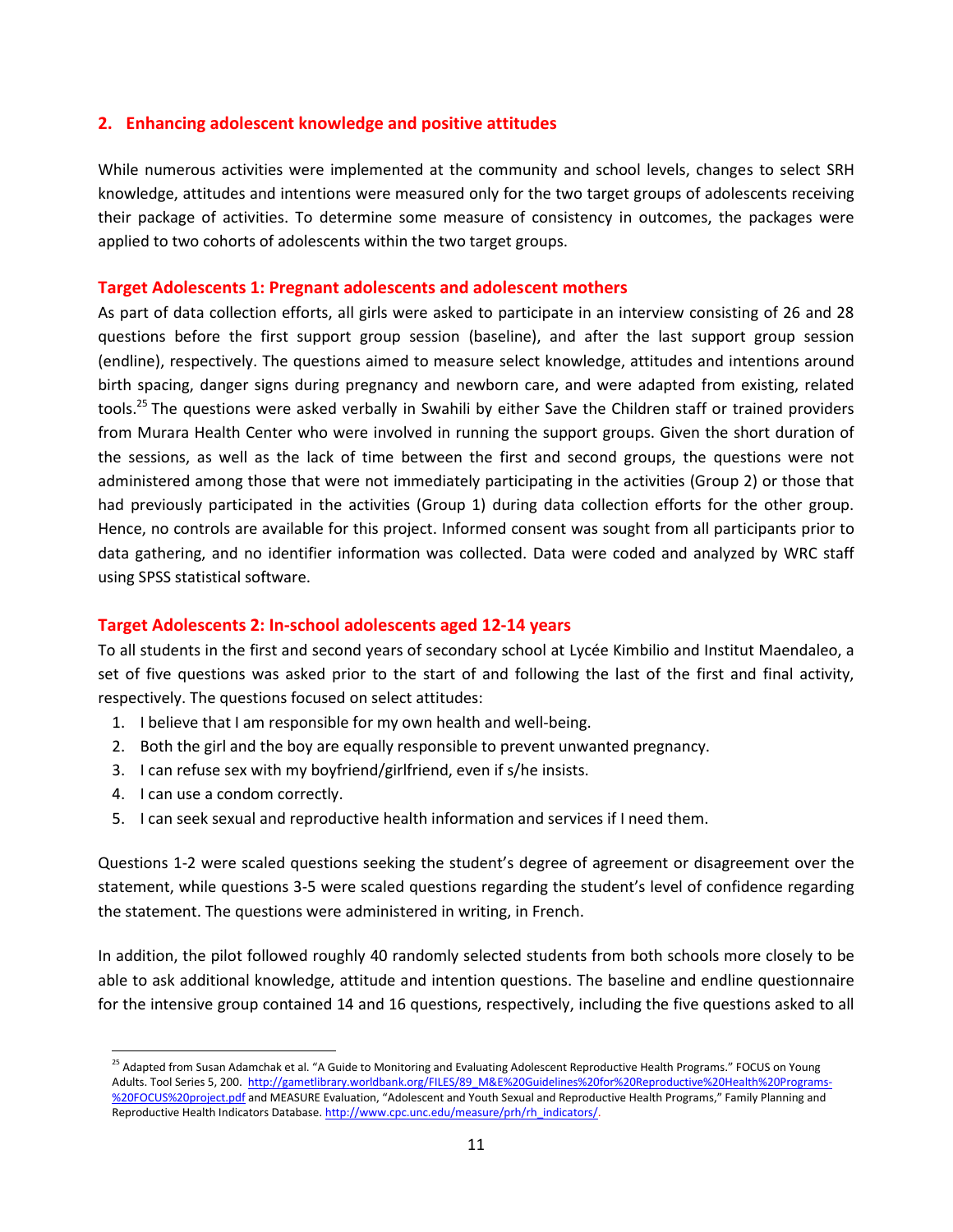students. The questions addressed physical changes during puberty, HIV and other STIs, gender norms, healthy relationships and pregnancy prevention, and were adapted from existing questionnaires for younger adolescents.<sup>26</sup>

Informed consent was sought from all participants prior to data gathering, and no identifier information was collected. Responses to the five questions were coded by University of Michigan Survey Research Center (SRC) staff and those from the intensive groups by WRC staff. SRC analyzed the data using simple difference in means t-tests on STATA. SRC staff further conducted comparisons between the intensive groups and the rest of the student body.

# **IV. Findings**

l

# **1. Improving the capacity of Murara Health Center and affiliated youth center**

## **Adolescent-friendly SRH services**

Per the IAFM's checklist, Table 1 maps adolescent-friendly characteristics at Murara Health Center in December 2012 and late November 2013. Training, rehabilitation and service improvements were made based on the identified gaps. Available services and detailed program components are mapped in Annex 1.

| <b>Murara Health Center</b>                                      | <b>Baseline</b> | <b>Endline</b>            |
|------------------------------------------------------------------|-----------------|---------------------------|
| <b>Health Facility</b>                                           |                 |                           |
| Convenient hours                                                 | x               | x                         |
| <b>Convenient location</b>                                       | X               | $\mathsf{x}$              |
| Adequate space and sufficient privacy                            |                 | x                         |
| Comfortable surroundings                                         | $\mathsf{x}$    | $\boldsymbol{\mathsf{x}}$ |
| Provider                                                         |                 |                           |
| Respect for adolescents                                          | $\mathbf{x}$    | $\mathsf{x}$              |
| Non-judgmental attitude                                          | x               | x                         |
| Privacy and confidentiality honored                              | X               | $\mathbf{x}$              |
| Peer counseling available                                        |                 |                           |
| Same-sex providers when possible                                 | $\mathsf{x}$    | $\mathsf{x}$              |
| Strict confidentiality maintained                                | x               | x                         |
| Staff trained in youth-friendly health service characteristics   |                 | X                         |
| <b>Administrative</b>                                            |                 |                           |
| Adolescent involvement                                           |                 | $\mathsf{x}$              |
| Boys and young men welcome                                       | x               | x                         |
| Necessary referrals available                                    | X               | $\mathsf{x}$              |
| Affordable fees                                                  |                 | x                         |
| Drop-in clients welcome                                          | $\mathsf{x}$    | $\mathsf{x}$              |
| Publicity and recruitment that informs and reassures adolescents |                 | x                         |

#### **Table 1: Adolescent-Friendly Checklist**

<sup>&</sup>lt;sup>26</sup> Adapted from Susan Adamchak et al. "A Guide to Monitoring and Evaluating Adolescent Reproductive Health Programs." FOCUS on Young Adults. Tool Series 5, 200. [http://gametlibrary.worldbank.org/FILES/89\\_M&E%20Guidelines%20for%20Reproductive%20Health%20Programs-](http://gametlibrary.worldbank.org/FILES/89_M&E%20Guidelines%20for%20Reproductive%20Health%20Programs-%20FOCUS%20project.pdf) [%20FOCUS%20project.pdf](http://gametlibrary.worldbank.org/FILES/89_M&E%20Guidelines%20for%20Reproductive%20Health%20Programs-%20FOCUS%20project.pdf) and MEASURE Evaluation, "Adolescent and Youth Sexual and Reproductive Health Programs," Family Planning and Reproductive Health Indicators Database[. http://www.cpc.unc.edu/measure/prh/rh\\_indicators/.](http://www.cpc.unc.edu/measure/prh/rh_indicators/)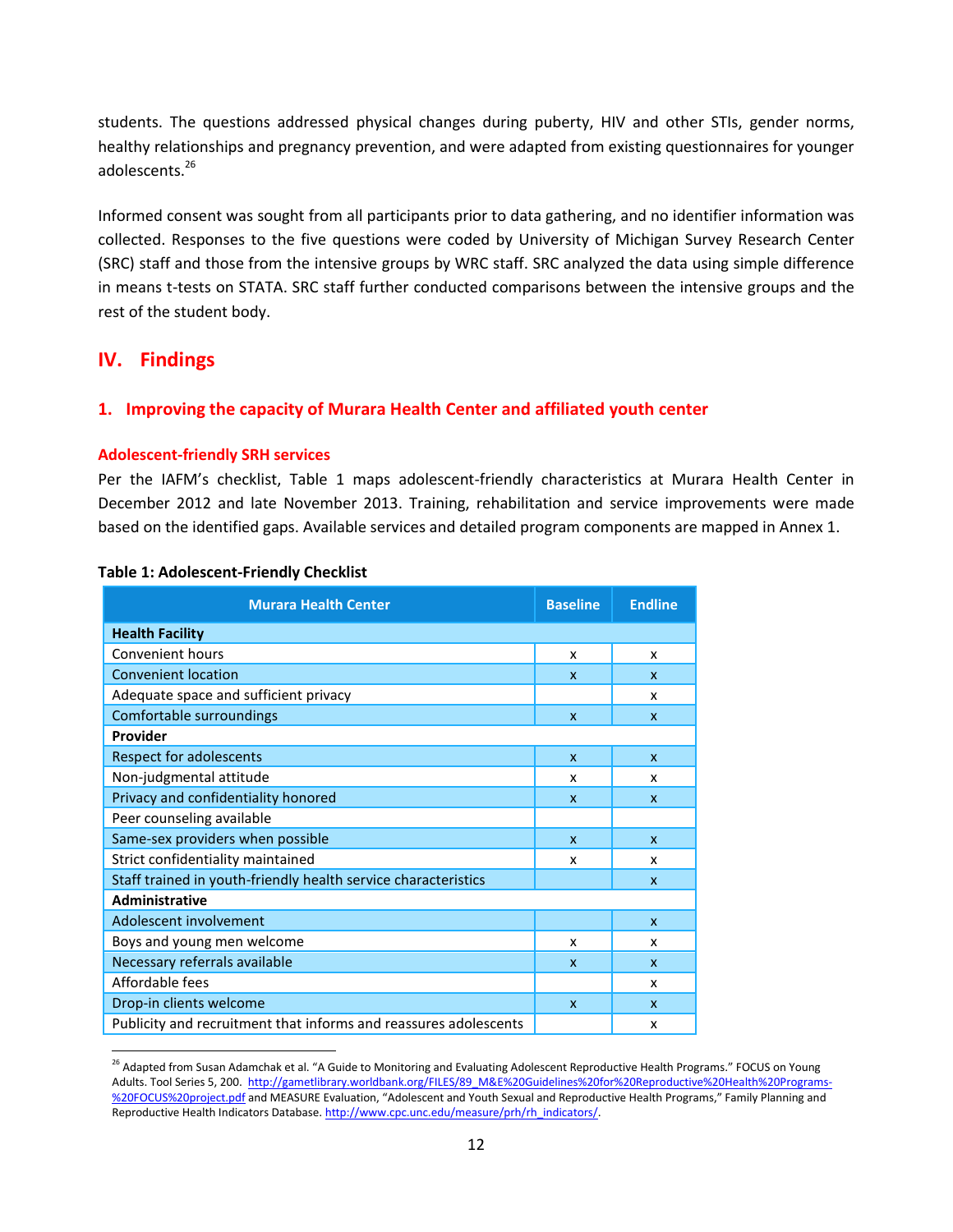#### **Use of SRH services by adolescents**

| Table 2: Number of adolescents accessing SRH services at Murara Health Center from Aug-Nov 2013 |               |                          |                        |                          |              |           |          |                |
|-------------------------------------------------------------------------------------------------|---------------|--------------------------|------------------------|--------------------------|--------------|-----------|----------|----------------|
| <b>Type of Services</b>                                                                         | $10-14$ years |                          |                        | <b>15-19 years</b>       |              |           |          |                |
|                                                                                                 | Aug           | Sept                     | Oct                    | <b>Nov</b>               | Aug          | Sept      | Oct      | <b>Nov</b>     |
| Counseling                                                                                      | $\mathbf 0$   | 1                        | $\overline{A}$         | 3                        | 14           | 31        | 56       | 22             |
| Contraception                                                                                   | 0             | 0                        | 0                      | $\Omega$                 | $\Omega$     |           | $\Omega$ | 32             |
| STI treatment                                                                                   | $\Omega$      | $\overline{2}$           | $\boldsymbol{\Lambda}$ | 3                        | 18           | <b>16</b> | 36       | 22             |
| HIV testing                                                                                     | 6             | 3                        | 3                      | $\overline{2}$           | 41           | 30        | 42       | 40             |
| ANC (new visits)                                                                                | $\Omega$      | $\Omega$                 | $\Omega$               | $\Omega$                 | 15           | 21        | 24       | 18             |
| <b>Deliveries</b>                                                                               |               | $\overline{\phantom{a}}$ |                        | $\overline{\phantom{a}}$ | $\mathbf{1}$ |           |          | 3              |
| <b>Clinical GBV services</b>                                                                    |               | $\Omega$                 | $\Omega$               | $\Omega$                 | 1            | $\Omega$  | 1        | $\overline{2}$ |

Table 2 summarizes overall service use according to adolescent age group.

Following sensitization within the community by peer educators and CHWs on the availability of free, adolescent-friendly SRH services, a sharp rise was seen in the number of adolescents visiting Murara Health Center's adolescent counseling room. The reason for the drop in November is unknown, although health facility staff reported that adolescents were directly accessing the services they required as they felt comfortable doing so. Additionally, several participants from the adolescent mothers support group also reported having shared information on contraception with their peers, which increased uptake of family planning services.

## **2. Enhancing adolescent knowledge and positive attitudes**

#### **Target Adolescents 1: Pregnant adolescents and adolescent mothers**

In total, 30 girls between 13 and 18 years participated in the pregnant adolescents/adolescent mother activities. Fourteen girls were in Group 1 and 16 girls were in Group 2 at baseline. Thirteen and 15 girls were in Groups 1 and 2 at endline, respectively. The mean age for both groups was 16.5 years. The three participants under 15 years took part in Group 2, most likely as a result of news of the support group spreading in the community and particularly vulnerable girls feeling comfortable to participate. The vast majority (25) were unmarried and living with a family member. Some of these girls reported living with a partner (5) or having a partner who either fled or was away fighting. Five adolescents—aged 14-17 years were married. Only three of these girls reported living with their husbands; one was a 17-year-old mother in a sero-discordant couple. Three out of the 30 girls had given birth within six months of starting the support groups, and another three gave birth in the month of their participation. Table 3 shows activities offered to the groups.

| Table 3: Adolescent mothers support groups conducted in October and November 2013    |    |    |    |  |  |  |
|--------------------------------------------------------------------------------------|----|----|----|--|--|--|
| Sessions conducted and kits distributed<br><b>Total</b><br><b>Group 2</b><br>Group 1 |    |    |    |  |  |  |
| Support group sessions offered at Murara Health Center                               | 4  | 4  | -8 |  |  |  |
| Newborn kits distributed                                                             | 14 | 16 | 30 |  |  |  |
| Adolescents who participated in at least one support group session                   | 14 | 16 | 30 |  |  |  |
| Adolescents who participated in all 4 support group sessions                         | 14 | 16 | 30 |  |  |  |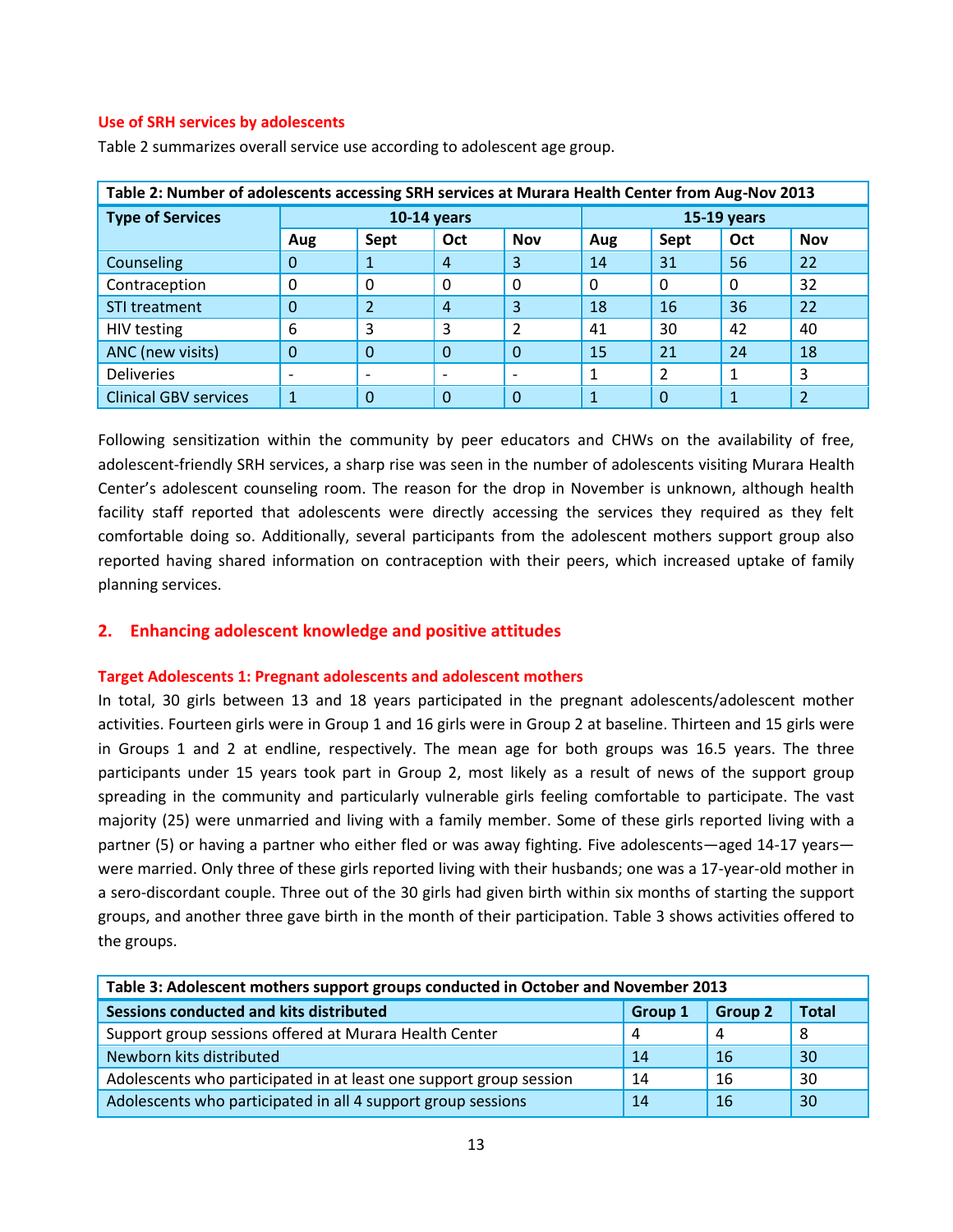In terms of knowledge, attitudes and intentions, while improvements were observable, none were significant. Often, this was as a result of already positive baseline levels or a small sample size. For example, when asked during which part of the monthly cycle a woman has the greatest chance of becoming pregnant, participants chose between the following options: "during menstruation," "in the middle of the cycle," "just after the end of the cycle" or "just before the period." Despite no significant changes, both groups showed improvement with more correct responses of "in the middle of the cycle" at endline.

When asked whether participants planned to use contraception in the next 12 months, nearly twice as many women responded to the question at endline than at baseline for Group 1. Group 2 recorded a slight average increase in intentions to use contraception ( $p = .876$ ). While no significant change was found in both groups, the overall increase in responses in Group 1 possibly suggests a positive impact of attending the support group sessions

*This is a good project that helps us a lot with the information. We thank you very much*. (Support group participant)

for increasing awareness and confidence among pregnant adolescents and new mothers in deciding whether or not they would use a family planning method within the year.

When asked the correct amount of time newborns should exclusively breastfeed, responses varied at baseline for both Groups 1 and 2. All participants answered the question correctly at endline, noting "0-6 months." A more detailed presentation of the data is available from Annex 2 online.

#### **Target Adolescents 2: In-school adolescents aged 12-14 years**

Activities conducted among peer educators are listed in Table 4. The peers were responsible for sensitization during basketball matches, holding discussion groups, convening card games, distributing condoms and performing in theater. The basketball games and theater reached beyond the students of the two grades, and many students shared their intention to adhere to abstinence or use condoms. The two theater performances were attended by 821 first- and second-year students, as well as by 19 teachers. A third performance was held in the internally displaced person (IDP) Camp Mugunga 1, where mass sensitization was held.

| <b>Table 4: Peer educators</b>                                                        |                     |
|---------------------------------------------------------------------------------------|---------------------|
| Number of training sessions held for peer educators                                   | 4                   |
| Number of support sessions held for peer educators                                    |                     |
| Number of trained peer educators                                                      | 12                  |
| Number of peer educators in Lycée Kimbilio                                            | 6 (3 boys, 3 girls) |
| Number of peer educators in Institut Maendaleo                                        | 6 (3 boys, 3 girls) |
| % percent of adolescents trained as peer educators who are active during pilot period | 100%                |

At baseline, 695 students from the two schools participated in the five-question questionnaire administered to all students in the two participating grades. Among them, 445 were from Lycée Kimbilio, while 250 were from Institut Maendaleo. Across schools, 304 participants were boys (156 from Lycée Kimbilio and 148 from Institut Maendaleo) and 383 were girls (282 from Lycée Kimbilio and 101 from Institut Maendaleo).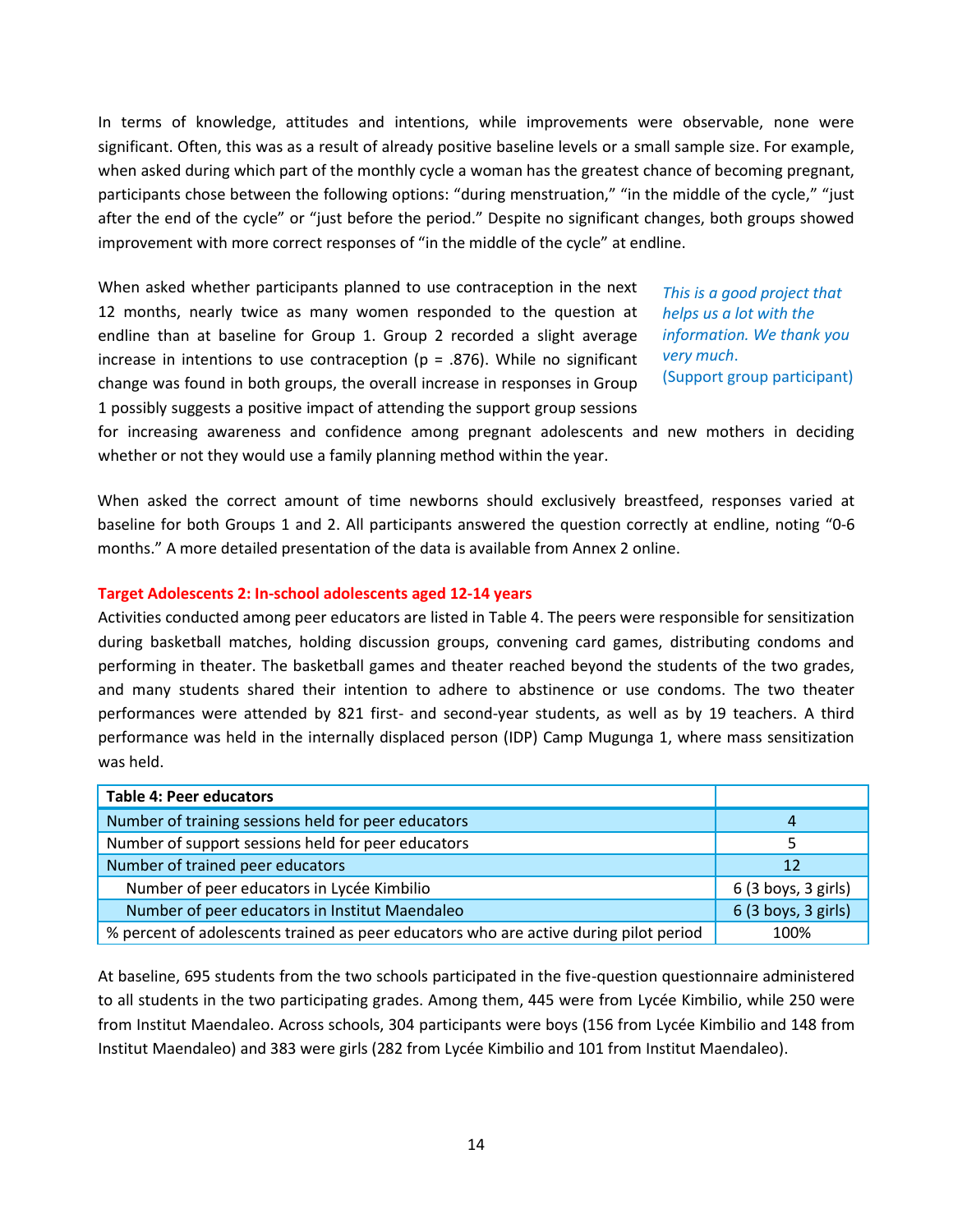At endline, 781 students from two schools answered the questionnaire, 394 from Lycée Kimbilio and 387 from Institut Maendaleo. Across schools, 375 students were boys (139 from Lycée Kimbilio and 236 from Institut Maendaleo) and 405 were girls (254 from Lycée Kimbilio and 151 from Institut Maendaleo). The larger number of students at endline is likely a result of absenteeism on the day the baseline questionnaire was administered. Some students at both baseline and endline were beyond 14 years of age due to conflict that disrupted their education. The results from the five questions are shown in Table 5.

|                  | Table 5: Changes in attitudes by sex                                                  |                           |                        |                         |                                              |  |  |  |
|------------------|---------------------------------------------------------------------------------------|---------------------------|------------------------|-------------------------|----------------------------------------------|--|--|--|
| <b>Statement</b> |                                                                                       | <b>Overall</b><br>(p<.05) | <b>Boys</b><br>(p<.05) | <b>Girls</b><br>(p<.05) | <b>Type of significant</b><br>change         |  |  |  |
| 1.               | I believe that I am responsible for my own<br>health and well-being.                  | No.                       | No.                    | No.                     | None                                         |  |  |  |
| 2.               | Both the girl and the boy are equally<br>responsible to prevent unwanted pregnancy.   | $No*$                     | <b>Yes</b>             | <b>No</b>               | Improvement for boys<br>only                 |  |  |  |
| 3.               | I can refuse sex with my boyfriend/girlfriend,<br>even if s/he insists.               | Yes                       | Yes                    | No                      | Improvement overall,<br>primarily from boys  |  |  |  |
| 4.               | I can use a condom correctly.                                                         | <b>Yes</b>                | <b>Yes</b>             | <b>Yes</b>              | Improvement                                  |  |  |  |
| 5.               | I can seek sexual and reproductive health<br>information and services if I need them. | <b>Yes</b>                | No.                    | Yes                     | Improvement overall,<br>primarily from girls |  |  |  |

\*The overall difference is statistically significant at the p<.10 level, but is the product of averaging a difference among males that is large and significant at the p<.05 level, with a difference among females that is small and not statistically significant.

In terms of the extent that adolescents believe they are "responsible for their own health and well-being" at baseline, both boys and girls primarily responded that they "agree." Both groups reported slight changes when surveyed a second time, though not significant.

When asked if "both the girl and boy are equally responsible to prevent unwanted pregnancy," both boys and girls agreed with the statement overall. There was some improvement between initial and final responses, although significant improvement (p<.05) was only seen among boys.

When asked about confidence to refuse sex, both boys and girls showed improvement between initial and final responses. The overall change was significant ( $p<0.01$ ), but as a result of improvement among boys  $(p<.01)$ .

When asked how confident participants were in using a condom correctly, both boys and girls reported being "somewhat confident" when initially surveyed. At endline, both boys and girls reported significant improvements in their level of confidence (at p <.01 and p<.05, respectively). As a group, therefore, overall results improved significantly (p<.001).

The last question surveyed participants' confidence levels to seek SRH information and services. Girls recorded the most significant change towards higher confidence between baseline and endline (p<.001). Boys also showed improvement in confidence, though not significantly. A more detailed presentation of the data is available from Annex 2 online.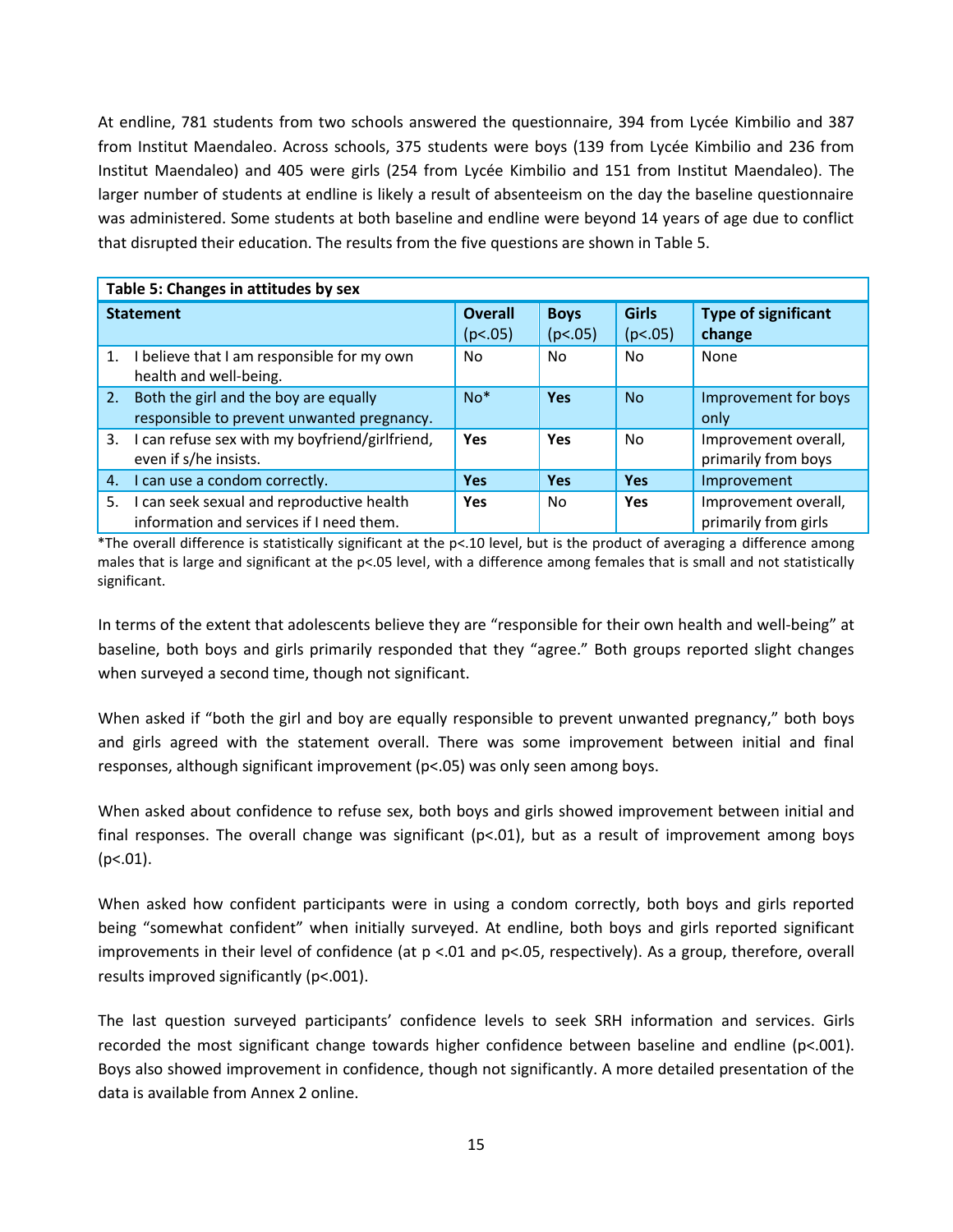In terms of differences in school, while no significant difference between the two schools was found at baseline for statements 1 and 5, large, significant differences were found between the two schools in baseline scores for statements 2, 3 and 4. The reason for this is not known. The program further produced large, significant differences between the two time intervals for statements 2-5 at Institut Maendaleo, but no significant change of any kind at Lycée Kimbilio (see Table 6). However, no overall change at Lycée Kimbilio may imply some students changing a lot, or different rates of change in the students at the two schools.

|                  | Table 6: Changes in attitudes by school                                               |                           |                                     |                                                |                                                  |  |  |  |
|------------------|---------------------------------------------------------------------------------------|---------------------------|-------------------------------------|------------------------------------------------|--------------------------------------------------|--|--|--|
| <b>Statement</b> |                                                                                       | <b>Overall</b><br>(p<.05) | Lycée<br><b>Kimbilio</b><br>(p<.05) | <b>Institut</b><br><b>Maendaleo</b><br>(p<.05) | <b>Type of significant change</b>                |  |  |  |
| 1.               | I believe that I am responsible for my own<br>health and well-being.                  | No.                       | No.                                 | N <sub>0</sub>                                 | None                                             |  |  |  |
| 2.               | Both the girl and the boy are equally<br>responsible to prevent unwanted pregnancy.   | <b>No</b>                 | <b>No</b>                           | <b>Yes</b>                                     | Only at Maendaleo, but<br>not overall            |  |  |  |
|                  | 3. I can refuse sex with my boyfriend/girlfriend,<br>even if s/he insists.            | <b>Yes</b>                | No.                                 | Yes                                            | Improvement overall,<br>primarily from Maendaleo |  |  |  |
| 4.               | I can use a condom correctly.                                                         | <b>Yes</b>                | <b>No</b>                           | Yes                                            | Improvement overall,<br>primarily from Maendaleo |  |  |  |
| 5.               | I can seek sexual and reproductive health<br>information and services if I need them. | <b>Yes</b>                | No.                                 | Yes                                            | Improvement overall,<br>primarily from Maendaleo |  |  |  |

Based on self-reports at endline, among the 443 students who were referred by Save the Children or peer educators to relevant services, 212 completed the entire referral, while 160 completed the referral partially. Only 40 students reported that they did not follow up at all.

In terms of the intensive in-school adolescent groups, while 39 students took the baseline questionnaire, 33 remained to complete the endline. Among those who completed the baseline, 19 were from Lycée Kimbilio and 20 were from Institut Maendaleo. Seventeen were boys (6 from Lycée Kimbilio and 11 from Institut Maendaleo) and 22 were girls (13 from Lycée Kimbilio and 9 from Institut Maendaleo). Among the 33 endline participants,

*We want this project to continue and not just for the first two classes but for everyone*. (Intensive student group participant)

17 were from Lycée Kimbilio and 16 were from Institut Maendaleo. Eighteen were boys (9 from Lycée Kimbilio and 9 from Institut Maendaleo) and 15 were girls (8 from Lycée Kimbilio and 7 from Institut Maendaleo). A comparison of the intensive group's performance against the rest of the two grades is displayed in Table 7.



*Photo (right): A member of the Save the Children project team demonstrates to a peer educator how to correctly use a condom during a training session.*

*Photo (left): An adolescent busy at work.*

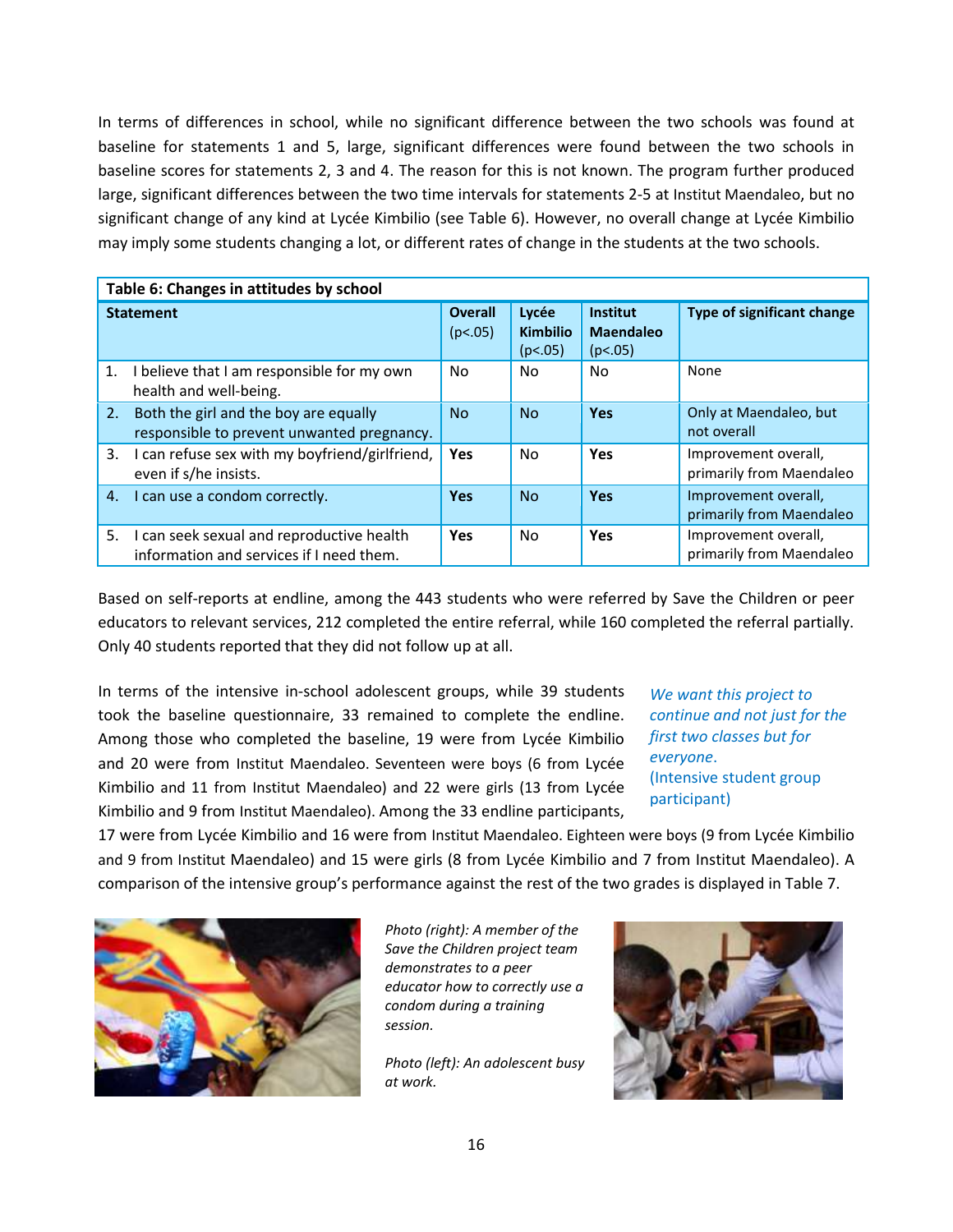|                  | Table 7: Changes in attitudes among intensively followed students as compared to all students |                                |                            |                                                            |  |  |  |
|------------------|-----------------------------------------------------------------------------------------------|--------------------------------|----------------------------|------------------------------------------------------------|--|--|--|
| <b>Statement</b> |                                                                                               | <b>All students</b><br>(p<.05) | Intensive group<br>(p<.05) | <b>Type of significant</b><br>change in intensive<br>group |  |  |  |
| 1.               | I believe that I am responsible for my own<br>health and well-being.                          | No.                            | No                         | None                                                       |  |  |  |
|                  | 2. Both the girl and the boy are equally<br>responsible to prevent unwanted pregnancy.        | No.                            | <b>No</b>                  | <b>None</b>                                                |  |  |  |
|                  | 3. I can refuse sex with my boyfriend/girlfriend,<br>even if s/he insists.                    | <b>Yes</b>                     | No                         | None                                                       |  |  |  |
| 4.               | I can use a condom correctly.                                                                 | <b>Yes</b>                     | <b>Yes</b>                 | Improvement                                                |  |  |  |
| 5.               | I can seek sexual and reproductive health<br>information and services if I need them.         | <b>Yes</b>                     | No                         | None                                                       |  |  |  |

**Table 7: Changes in attitudes among intensively followed students as compared to all students**

Overall, significant improvement was seen for three of five attitudes (p<.05), while in the intensive group, students only showed significant improvement in confidence to the statement "I can use a condom correctly" (p<.05).

When further follow-up was conducted with students in the intensive group regarding their sexual behavior, of the two that reported they were sexually active at baseline, one was using withdrawal and the other was not using contraception. Among students who had had their sexual debut, five students were using some form of contraception, two were not using any and one was not sexually active at endline. Based on selfreports at endline, among the 12 students that were referred by Save the Children or peer educators to relevant services, eight completed the entire referral.

Despite limited, significant changes—as a result of various probable reasons, including a small intensive group sample—improvements were seen and qualitative feedback from participants expressed much appreciation and excitement for the opportunity to learn about their sexual health.

# **V. Overcoming Challenges**

**Insecurity**: The security situation in Goma fluctuated in cycles of high alert to consistent levels of tension. The proximity of multiple armed actors affected programming priorities for Save the Children as a whole, as well as staff safety. The *ASRH Toolkit* training was interrupted for several days as the office closed following inter-state violence in August 2013. Significant damage to schools resulted in school start dates being pushed back, after which the schools required all teachers and students to work on their rehabilitation, leaving no time for other activities. Insecurity also increased initial spending for Save the Children, as the project was directly transporting the majority of participating adolescents to and from their homes.

 To still be able to compare groups of target adolescents, while the pregnant adolescent/new mothers support sessions could be staggered, activities for in-school adolescents were conducted concurrently. The activities were implemented in two schools for a cross-school comparison. Further, the activities were tailored to be a series of focused, intensive activities, to accommodate losses to time and participation as a result of delays in school opening and insecurity.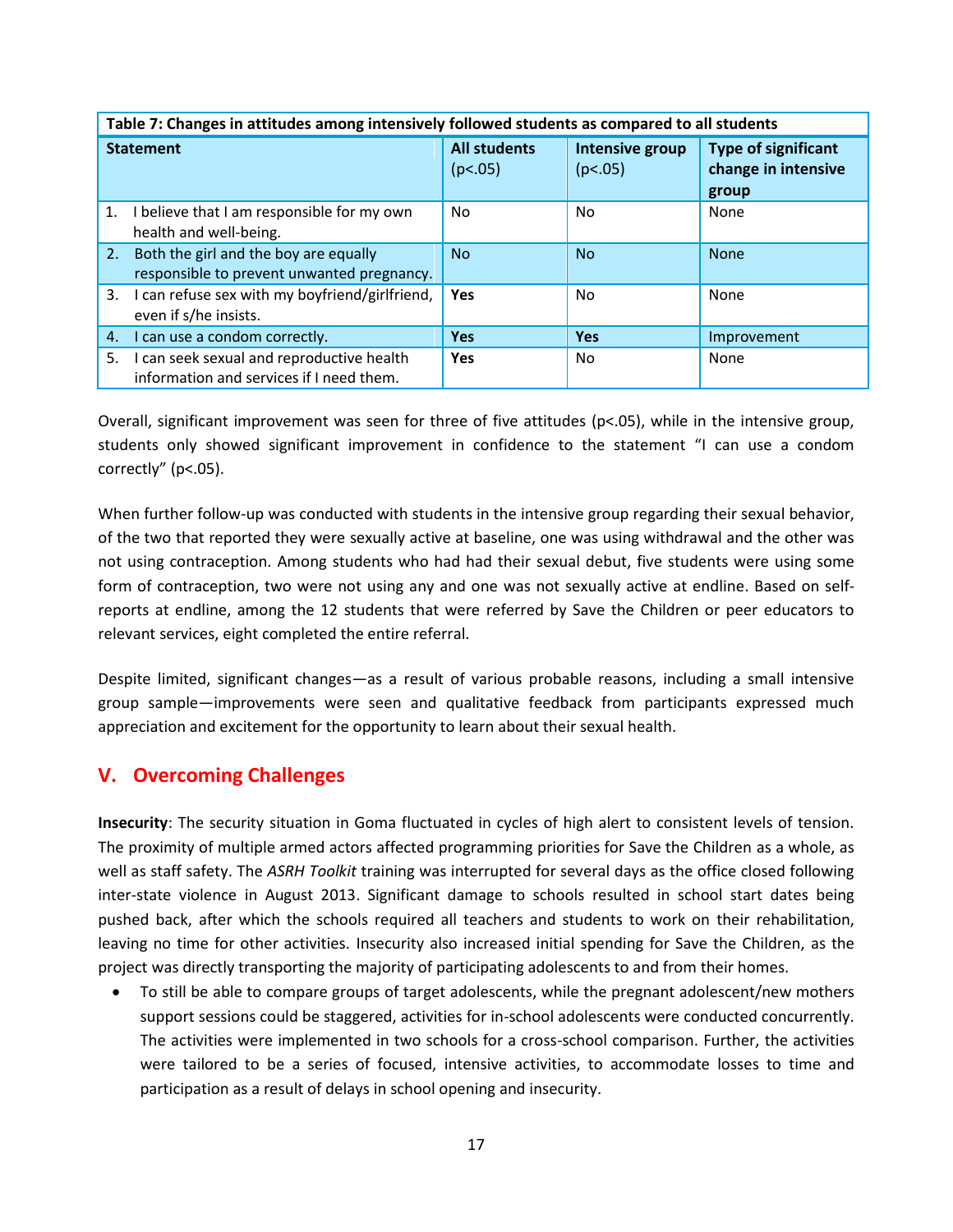As direct transportation or payment of transport fees to participants had financial and/or logistical implications when targeting large numbers of adolescents, Save the Children expanded outreach through peer educators—including into the IDP camp for theater activities—which reduced some of these access barriers.

**Negative provider attitudes**: Despite previous ASRH experience with a prior international NGO project, Murara Health Center staff showed common misconceptions around SRH topics, such as condom use promoting promiscuity.

 Health staff that participated in the *ASRH Toolkit* training were pre-selected to ensure that those that would routinely work with adolescents were well trained to provide adolescent-friendly counseling and services. Save the Children further provided supportive supervision and regular feedback to encourage healthy and facilitative attitudes towards ASRH.

**Limited familiarity among project staff with participatory methods**: Engaging and participatory methods of teaching are not the norm in Goma. While Save the Children national staff were open to these methods, they required support and guidance in delivering activities in an interactive manner.

 Save the Children used internal resources such as its new *Toolkit for Participation in Health*, and trained providers on participatory methods discussed in the *ASRH Toolkit*. The training evaluation showed that 90 percent of participants noted their appreciation for participatory methods of teaching; the average score of trainee pre-/post-tests increased from 65.2 percent to 75.3 percent.

**Limited confidentiality in SRH services**: The health center initially lacked a confidential space (partitions offering privacy or separate counseling rooms).

• In addition to provider training, the establishment of the counseling room adjacent to the youth center's game room within the health facility offered a private room.

**Low female participation**: There was a significant gender imbalance during initial activities, including the art and SRH workshop, which attracted more boys than girls.

 The project selected pregnant adolescents/new mothers, as well as both sexes of in-school adolescents as target groups, to ensure girls were actively reached. Achieving gender balance in peer educator recruitment, as well as activity participation was a high priority for the project.

**High illiteracy among adolescents**: Despite many participants having had exposure to schooling opportunities, approximately 30 percent of adolescents showed difficulties reading and writing during the initial art and SRH workshop.

- Drawing upon Save the Children's wealth of experience working with groups of children with low literacy levels, the team used creative methods including theater to reach all adolescents.
- The baseline and endline questionnaires for pregnant adolescents/new mothers, peer educators and in-school adolescents were converted from a written to verbal format.

**Menstrual hygiene management and impact on girls' attendance**: During the training, several peer educators revealed that a lack of access to sanitary materials left them with no choice but to go home if they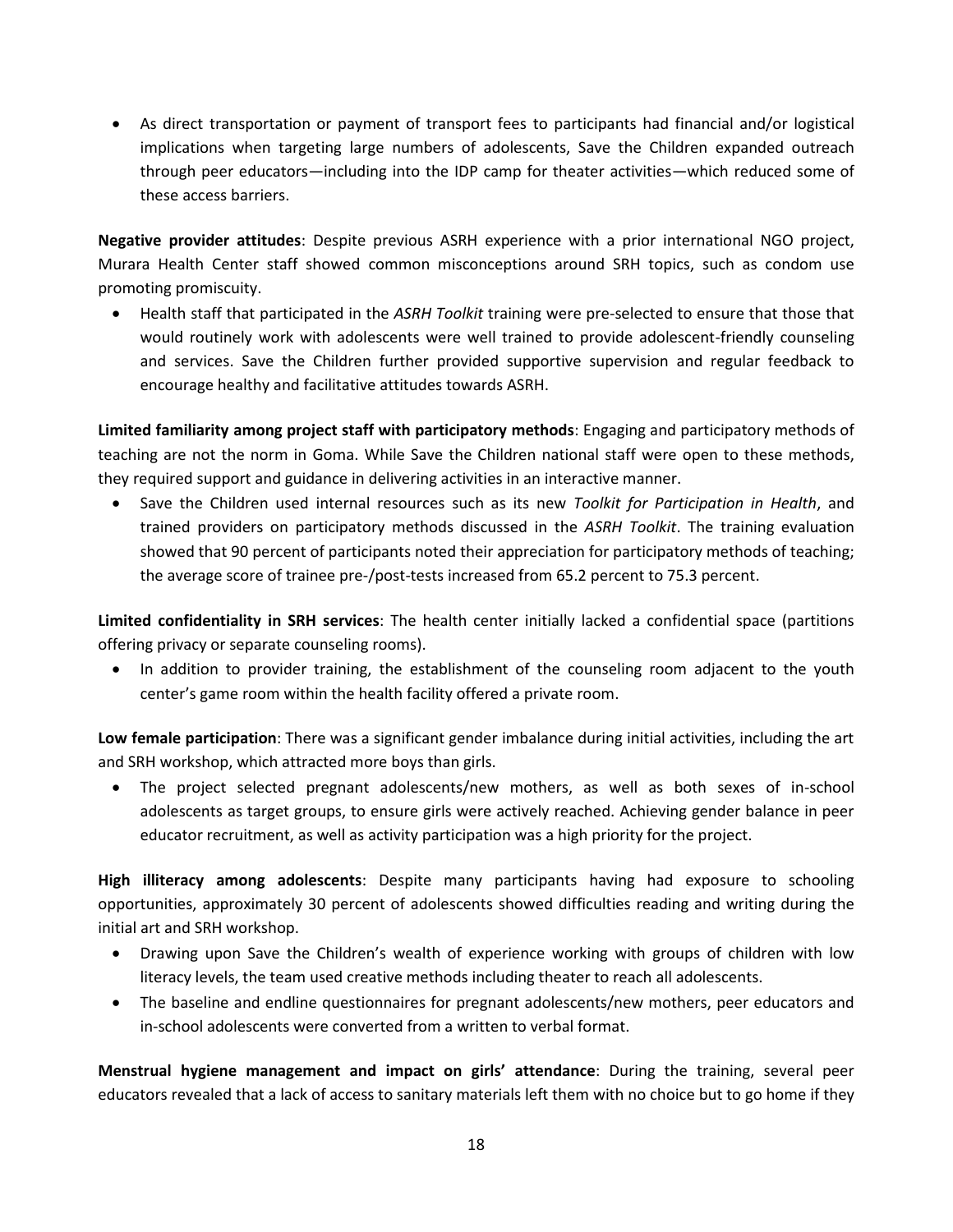began menstruating at school. Further FGDs with teachers and female students revealed that menstruating girls experienced embarrassment and teasing by fellow students. Girls lacked access to pain medication and affordable sanitary materials. Teachers reported girls missing school and some sent girls home. Improper waste disposal led to blocked latrines, and neither school had emergency sanitary pads or education materials.

• Save the Children added in-school menstrual hygiene management to the information disseminated by peer educators. The project developed informational booklets; distributed sanitary and complementary materials (sanitary napkins, laundry detergent and underwear) to girls who unexpectedly began menstruating in school; distributed soap for hand washing, bins and gloves for waste management and a small mirror for checking clothing to the girls' toilets; and established a "menstrual hygiene committee" consisting of a female teacher and peer educators to provide information and manage distributions.

# **VI. Reflections and Lessons Learned**

**1. Organizations—humanitarian and development alike—must invest time and staff in the development of a conducive, adolescent-friendly environment**

As found in the *ASRH Report*, considerable institutional investment in time and human resources is necessary to build the environment needed to promote ASRH. This investment enables programs to successfully accomplish essential actions to maximize program effectiveness. These actions include:

- community sensitization;
- negotiations with Ministry of Health officials, health center, schools and other critical stakeholders;
- prepared materials are contextualized and culturally appropriate;
- recruiting and capacity building of program staff;
- training of health workers on adolescent-friendly approaches, especially new techniques for adolescent engagement and skills-building, and making the facility adolescent friendly;
- adequate training of peer educators to confidently carry out activities independently; and
- establish referral procedures, particularly for complications and deliveries by caesarean section.

To prioritize ASRH, the introduction of a solid project management team in Goma accelerated implementation. While integrated programs that address adolescent health are desirable, this may be more feasible in protracted settings than in acute emergency settings. The project further showed that training in particular was required at two levels. This included internal training for project staff, as well as external training for service providers, teachers and peer educators.

## **2. ASRH programs in emergencies must target achievable outcomes within short timelines**

A major challenge for the project was recurring insecurity and the many delays to implementation that ultimately resulted in much shorter, focused interventions for the target groups. While statistically significant results were observed for some attitudinal shifts among students, especially among male students, significant improvements were limited overall. Results attest that for short-term emergency programs, knowledge and attitudes are more feasibly influenced, while behavior change is more challenging to monitor prior to stability. Further, structural and systemic barriers, such as a family's inability to pay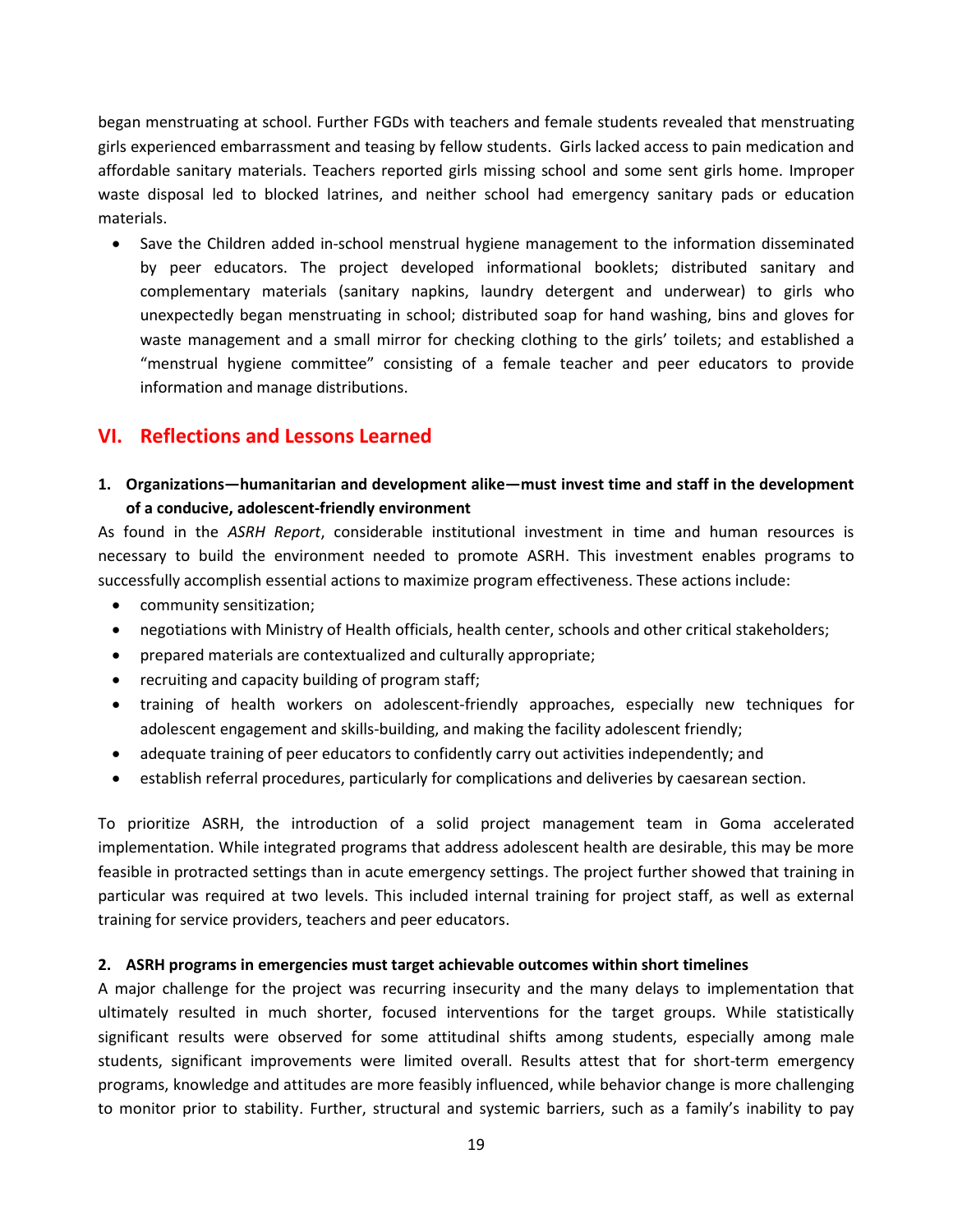school fees that impact participation, present challenges beyond the scope of a project; programs must tailor activities to extend reach and balance the achievement of short-term success and longer-term sustainable solutions for adolescents that will remain beyond time-bound programs. Ideally, ASRH interventions should be built into every SRH proposal, as funding and sustainability can only be ensured if ASRH is seen as an essential part of SRH programming.

#### **3. New, vulnerable groups emerge during conflict**

While pregnant adolescents/new mothers and in-school adolescents were selected as target groups, conflict has created additional vulnerable groups that may have limited access to programs and services. Poverty in Goma has driven young girls into prostitution, and out-of-school boys are one of the groups that frequently visit sex workers. This subsequently poses a threat to both adolescent boys and girls. Girls also experience high levels of GBV, and the project needed stronger programmatic interventions to address the non-physical consequences of this systemic violence. Such groups should be better targeted in humanitarian settings, and protection/GBV programs need to work very closely with health programs to provide holistic care for survivors that take into account their protection, psychosocial and health needs.

#### **4. Creative strategies should be employed to reach adolescents**

The mural that was created at Murara Health Center was found to be a creative and durable approach to effectively communicate health messages, as were theater groups. While the students and the community affirmed that the written IEC/BCC materials were well received, some of the materials were occasionally removed from the schools. Coupled with the time required to develop, translate, contextualize and print the resources, the mural proved a more efficient, effective and participatory way of providing long-lasting and adolescent-owned messaging. The theater groups were also relatively low cost and popular among the students; the formation of a long-term partnership between students and the local theatre group could enable peer educators to develop and produce their own theater pieces for SRH education, as well as to continue building their capacity and confidence as they transition into adulthood. The support groups were similarly popular in reaching pregnant adolescents/new mothers. The initial plan called for 45- to 60-minute sessions; however, these sessions ended up lasting up to three hours, followed by a shared meal. Young and soon-to-be adolescent mothers reported feeling well supported despite their difficult circumstances.

## **5. Peer education activities should be integrated into adolescent schedules, such as routine recess hours**

The project conducted most peer education activities during after-school hours. However, as students are often required to return home immediately after school to complete chores and spend time with their families, after-school hours were not ideal. Based on this experience, peer education activities could be integrated into the school's recess hours or during sessions such as the "life education" classes. This is particularly feasible in the DRC where a "life education" curriculum already exists for secondary school students. The curriculum would benefit from an updated curriculum, attractive adolescent-friendly resources and more participatory methods of learning.

## **6. Community buy-in is essential for project sustainability**

The importance of community buy-in cannot be overstated, as Murara Health Center staff and school teachers were committed to addressing ASRH and requested additional information and activities. Once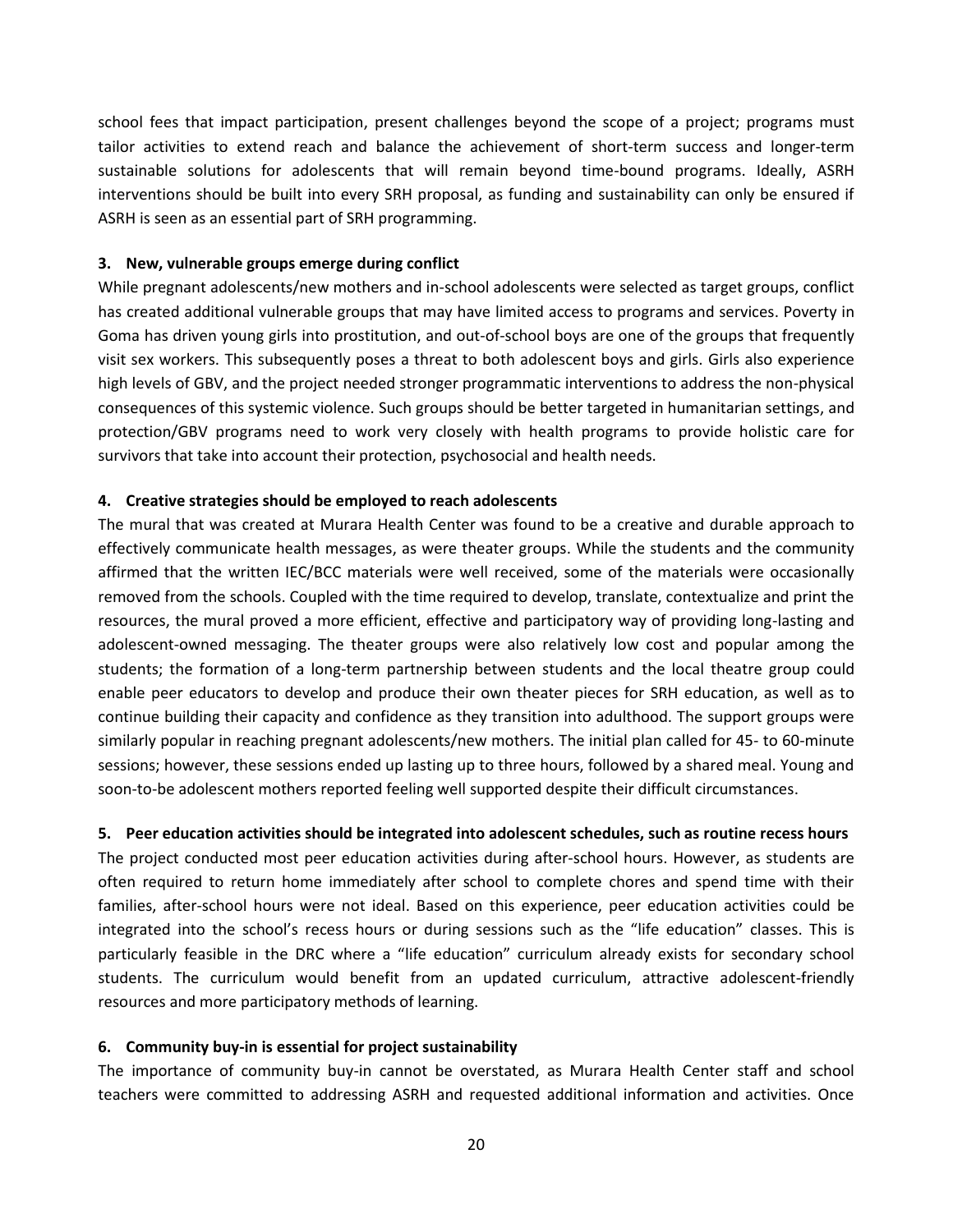trained, they often spearheaded problem-solving amidst tight budgets with their resourcefulness and creativity. Such resourcefulness and commitment can extend beyond a project's duration for full integration of youth-friendly attitudes and approaches.

# **VII. Conclusion**

This project operationalized good practice principles to generate demand for ASRH services; but, as a pilot, unfortunately ended at its peak. Interest for ASRH services has been generated; additional resources are required over the long term to sustain the project. Learning from the project has shown that targeting marginalized adolescents should ideally be part of a more comprehensive ASRH project, and community strategies should include dedicated resources for community mobilization, sensitization and outreach with smaller local organizations. While the project operationalized several principles of identified good practice, additional funding is necessary to build on the project and lessons learned and to continue to diversify ASRH interventions to meet the needs of the most vulnerable adolescents. Rigorous research is still necessary to learn how to effectively reach vulnerable sub-populations (very young adolescents and married adolescents, among others) and establish programming practices that pilot models from development settings.

# **VIII. Limitations**

The project in Goma faced limitations. While initially, the project intended to operationalize additional elements of good practice documented in the *ASRH Report*, this was not entirely feasible, given budget and context-specific constraints. This was especially the case regarding the principle of program integration, where linkages between child protection, education, health and livelihoods programming—should they have all existed—would have provided a more holistic and comprehensive ASRH program package.

More time was additionally anticipated to both space the groups of target adolescents, as well as implement additional activities among each group over a longer period of time. This would have enabled a quasiexperimental, interrupted time series design. Insecurity, as well as limited staffing capacity, resulted in synchronized group activities for students and shorter activities for all groups. Despite this, two groups of pregnant adolescents/new mothers and in-school adolescents were targeted (although not as control groups), providing for some comparisons across groups for what became focused interventions.

Given literacy challenges among target adolescents and limited available staff, written questionnaires for baseline and endline interviews were converted into verbal questionnaires. The questions were administered to the target adolescents by Save the Children and Murara Health Center staff; as a result, social desirability bias may be present among responses. The five questions asked of all participating grades at Lycée Kimbilio and Institut Maendaleo were administered as written questionnaires, however.

While data pairing would have offered opportunities for further analysis between baseline and endline, this was not feasible. Nevertheless, valuable information could still be derived, including areas where significant changes were not achieved, which is important learning for program improvement.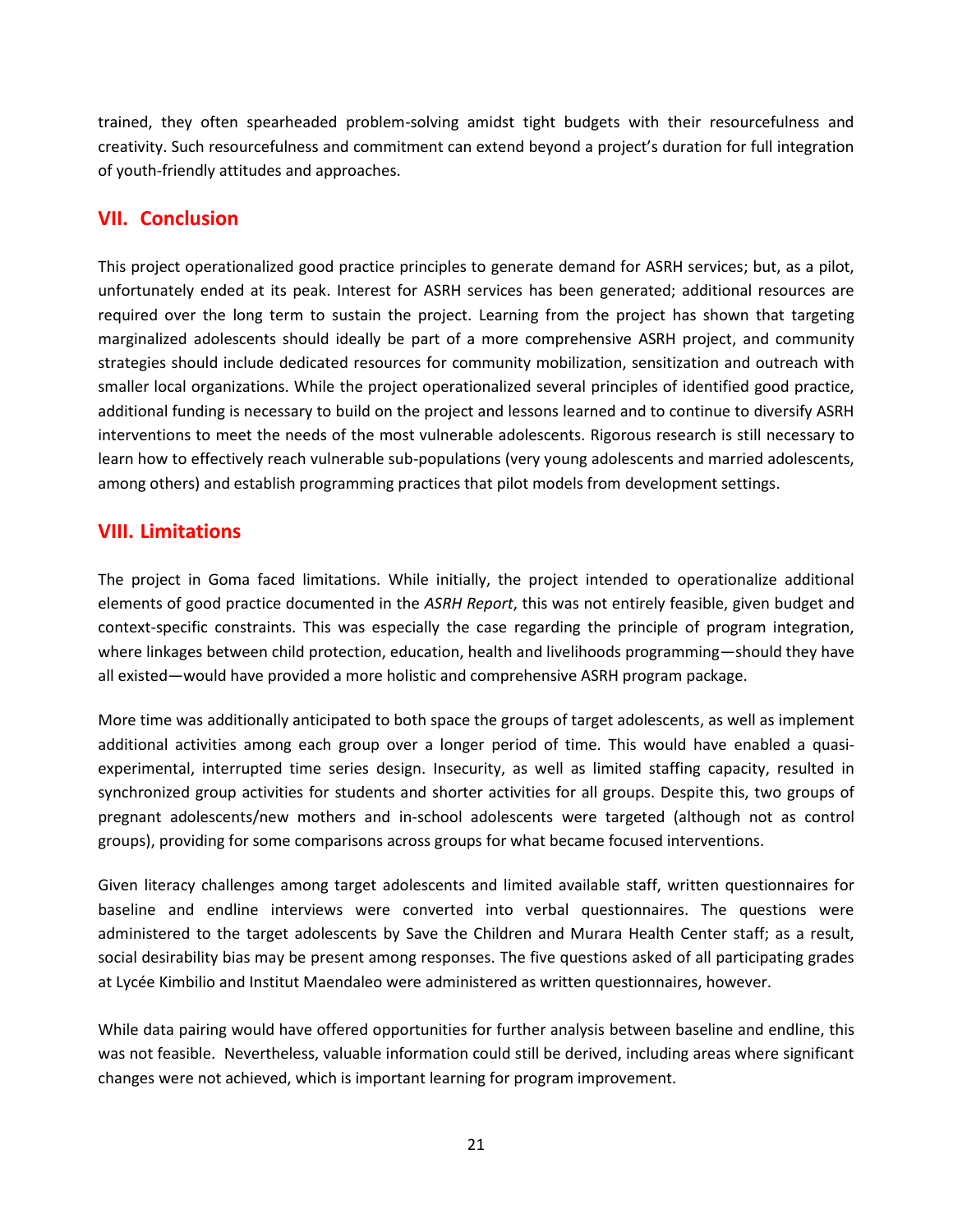# **Annexes**

- Annex 1: Program mapping
- Annex 2: Detailed findings from target adolescent groups (online at [http://womensrefugeecommission.org/resources/reproductive-health/1001-asrh-pilot-annex](http://womensrefugeecommission.org/resources/reproductive-health/1001-asrh-pilot-annex-final/file)[final/file\)](http://womensrefugeecommission.org/resources/reproductive-health/1001-asrh-pilot-annex-final/file)

# **Annex 1: Program mapping**

| <b>Murara Health Center</b>                |                  |                           |
|--------------------------------------------|------------------|---------------------------|
|                                            | <b>Baseline</b>  | Endline                   |
| <b>Components of Program Development</b>   |                  |                           |
| A needs assessment                         | $\ast$           | X                         |
| <b>Community involvement</b>               | $\ast$           | $\boldsymbol{\mathsf{x}}$ |
| <b>Parent involvement</b>                  |                  |                           |
| Adolescent participation                   |                  | X                         |
| Available tools or guidance materials      |                  | X                         |
| <b>Training</b>                            | $\ast$           | $\pmb{\times}$            |
| <b>Communication and Outreach</b>          |                  |                           |
| Peer workers                               | $\ast$           | X                         |
| Plays or theater                           |                  | X                         |
| IEC/BCC                                    |                  | X                         |
| Radio programming                          |                  |                           |
| <b>Television programming</b>              |                  |                           |
| Cell-phone texting                         |                  |                           |
| Helpline                                   |                  |                           |
| <b>Computer literacy</b>                   |                  |                           |
| Parent involvement                         |                  |                           |
| Community leader/religious leader outreach | $\ast$           | X                         |
| Awareness and other education              |                  |                           |
| <b>General health</b>                      | X                |                           |
| <b>HIV</b>                                 | $\boldsymbol{x}$ | X                         |
| Sexuality                                  | $\pmb{\times}$   | $\pmb{\times}$            |
| Fertility                                  |                  | $\mathsf{x}$              |
| <b>Gender norms</b>                        |                  |                           |
| Health provider training                   | X                | X                         |
| <b>Parent training</b>                     |                  |                           |
| <b>General ASRH services</b>               |                  |                           |
| <b>School support</b>                      |                  | X                         |
| Life-skills training                       |                  | $\pmb{\times}$            |
| Vocational training/livelihoods            |                  |                           |
| Youth empowerment                          |                  | X                         |
| Young mothers' programs                    |                  | X                         |
| Prevention of transactional sex            |                  |                           |
| <b>Health service delivery</b>             | X                | X                         |
| Data collection on service utilization     | $\ast$           | X                         |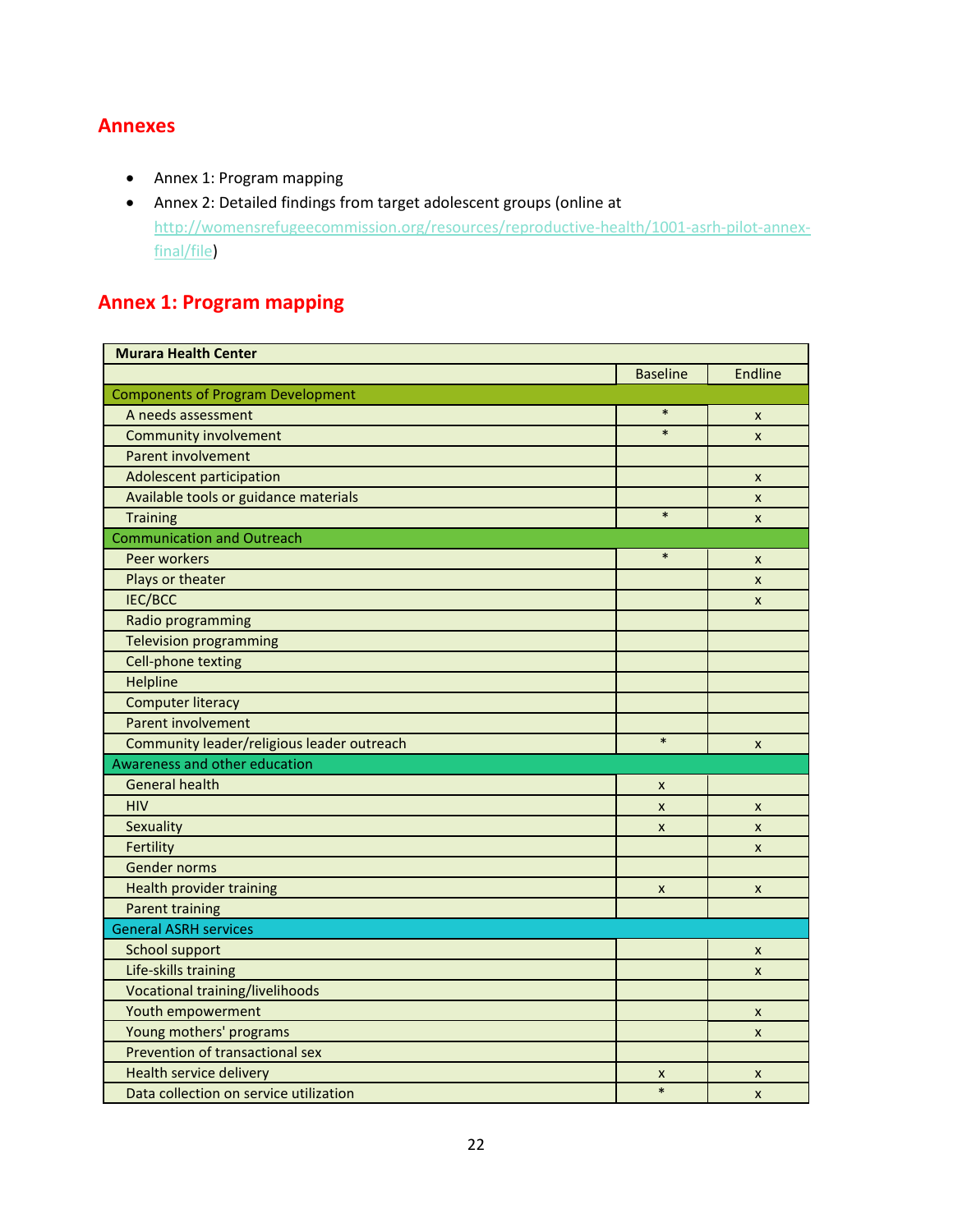| <b>Youth centers</b>                                                                                          |                |   |  |  |  |
|---------------------------------------------------------------------------------------------------------------|----------------|---|--|--|--|
| Health service days/health fairs                                                                              |                | X |  |  |  |
| Mobile outreach                                                                                               | $\ast$         | X |  |  |  |
| General adolescent health services                                                                            |                |   |  |  |  |
| Adolescent-friendly clinics                                                                                   | $\ast$         | X |  |  |  |
| Family planning/pregnancy prevention                                                                          | $***$          | X |  |  |  |
| <b>STI care and treatment</b>                                                                                 | $***$          | X |  |  |  |
| Antenatal care                                                                                                | $***$          | X |  |  |  |
| Delivery/post-natal care facilities                                                                           | $***$          | X |  |  |  |
| Mental health and counseling                                                                                  |                |   |  |  |  |
| <b>Adolescent SRH services</b>                                                                                |                |   |  |  |  |
| Fistula treatment                                                                                             |                |   |  |  |  |
| Post-abortion care                                                                                            |                |   |  |  |  |
| Post-rape EC                                                                                                  | $\ast$         | X |  |  |  |
| Post-rape injury treatment                                                                                    | $\ast$         | X |  |  |  |
| <b>HIV care and treatment</b>                                                                                 | $\ast$         | X |  |  |  |
| <b>Family Planning Services</b>                                                                               |                |   |  |  |  |
| Family planning counseling                                                                                    | $\ast$         | X |  |  |  |
| Male condoms                                                                                                  | $\ast$         | X |  |  |  |
| Female condoms                                                                                                | $\ast$         | X |  |  |  |
| Pills                                                                                                         | $\ast$         | X |  |  |  |
| <b>Emergency contraception</b>                                                                                | $\ast$         | X |  |  |  |
| Injectables                                                                                                   | $\ast$         | X |  |  |  |
| Implant                                                                                                       | $\ast$         | X |  |  |  |
| <b>IUD</b>                                                                                                    | $\ast$         | X |  |  |  |
| <b>LAM</b>                                                                                                    | $\ast$         | X |  |  |  |
| Withdrawal                                                                                                    |                | X |  |  |  |
| Cycle beads/calendar method                                                                                   | $\ast$         | X |  |  |  |
| Post-abortion family planning                                                                                 |                | X |  |  |  |
| <b>Referral Services</b>                                                                                      |                |   |  |  |  |
| Post-rape injury treatment                                                                                    | X              | X |  |  |  |
| Family planning/pregnancy prevention                                                                          | X              | X |  |  |  |
| <b>STI care and treatment</b>                                                                                 | X              | X |  |  |  |
| Antenatal care                                                                                                | X              | X |  |  |  |
| <b>Fistula treatment</b>                                                                                      | X              | X |  |  |  |
| Post-abortion care                                                                                            | X              | X |  |  |  |
| HIV care and treatment                                                                                        | X              | X |  |  |  |
| Delivery/post-natal care facilities                                                                           | $\pmb{\times}$ | X |  |  |  |
| Mental health and counseling                                                                                  |                |   |  |  |  |
| Post-rape EC                                                                                                  | X              | X |  |  |  |
| * Previously existed when the Murara Health Center was funded to carry out adolescent-specific activities.    |                |   |  |  |  |
| ** These services were provided in a general sense but not targeted to adolescents. If adolescents seek       |                |   |  |  |  |
| these services they are not denied of services but providers said that adolescents have stopped coming to     |                |   |  |  |  |
| the facility due to the lack of confidential spaces for young people and the fee associated with FP services. |                |   |  |  |  |